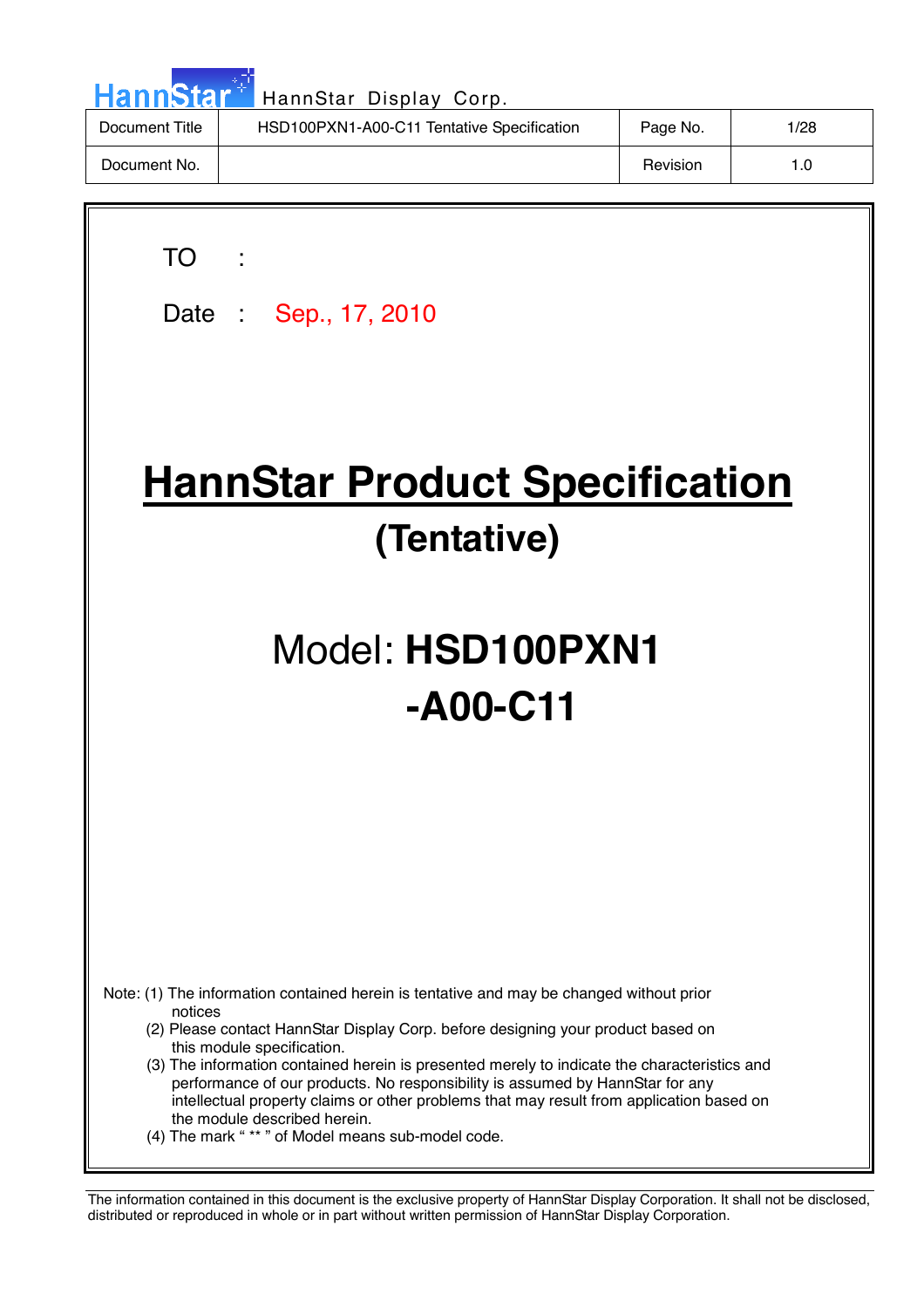|  |  | <b>HannStar</b> |  |
|--|--|-----------------|--|
|  |  |                 |  |
|  |  |                 |  |

| Document Title | HSD100PXN1-A00-C11 Tentative Specification | Page No. | 2/28 |
|----------------|--------------------------------------------|----------|------|
| Document No.   |                                            | Revision |      |

| <b>Record of Revisions</b> |                |           |                                                                      |  |  |
|----------------------------|----------------|-----------|----------------------------------------------------------------------|--|--|
| Rev.                       | Date           | Sub-Model |                                                                      |  |  |
| $1.0\,$                    | Sep., 17, 2010 | A00-C11   | Description of change<br>Tentative Specification was first released. |  |  |
|                            |                |           |                                                                      |  |  |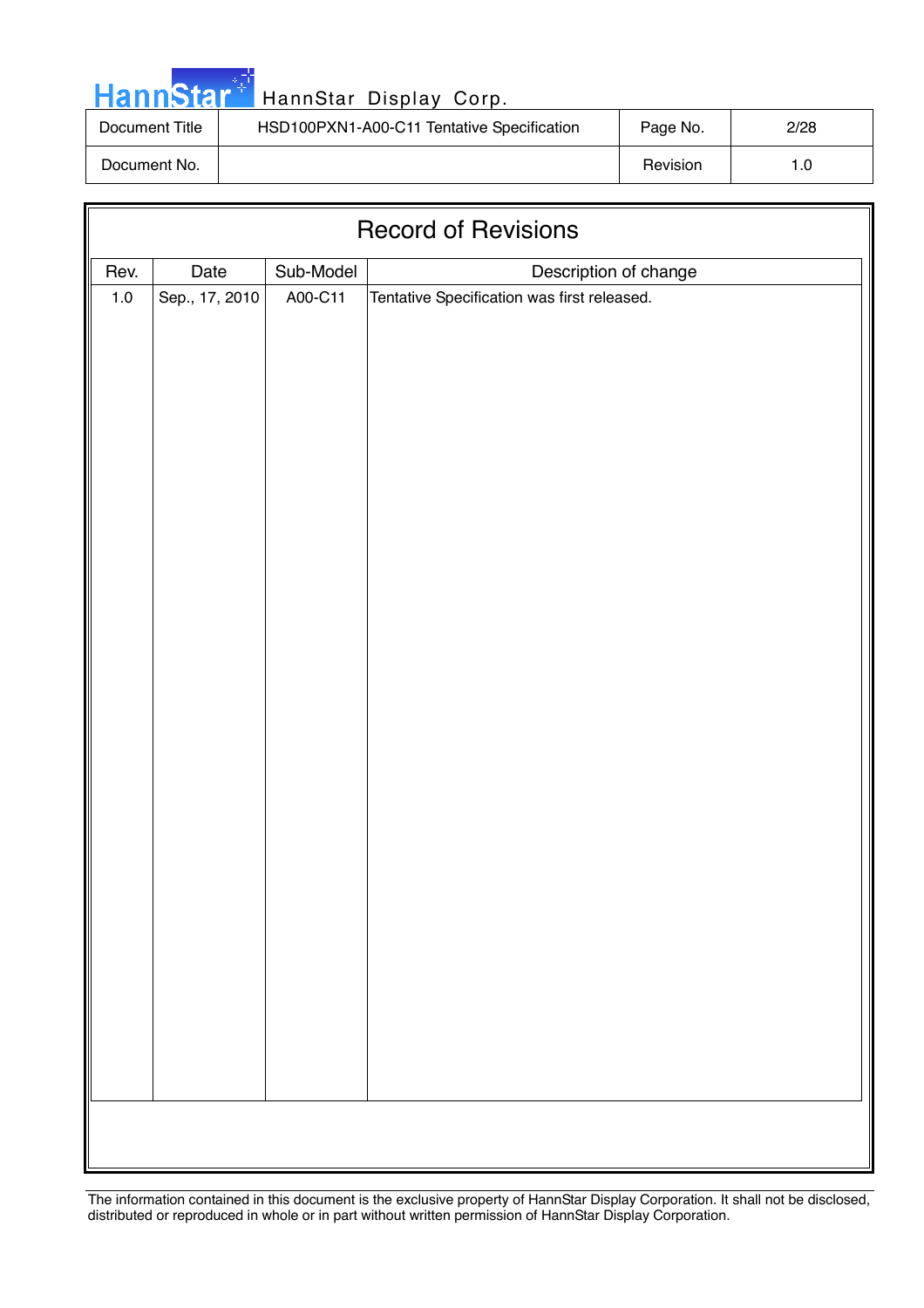|  |  | <b>HannStar</b> |  |
|--|--|-----------------|--|
|  |  |                 |  |
|  |  |                 |  |

| Document Title | HSD100PXN1-A00-C11 Tentative Specification | Page No. | 3/28 |
|----------------|--------------------------------------------|----------|------|
| Document No.   |                                            | Revision | ∣.0  |

### **Contents**

| 1.0               | p.4  |
|-------------------|------|
| 2.0               | p.5  |
| 3.0               | p.6  |
| 4.0               | p.10 |
| 5.0               | p.11 |
| 6.0               | p.13 |
| 7.0               | p.15 |
| 8.0               | p.22 |
| 9.0               | p.23 |
| 10.0 <sub>1</sub> | p.25 |
| 11.0              | p.26 |
| 12.0              | p.27 |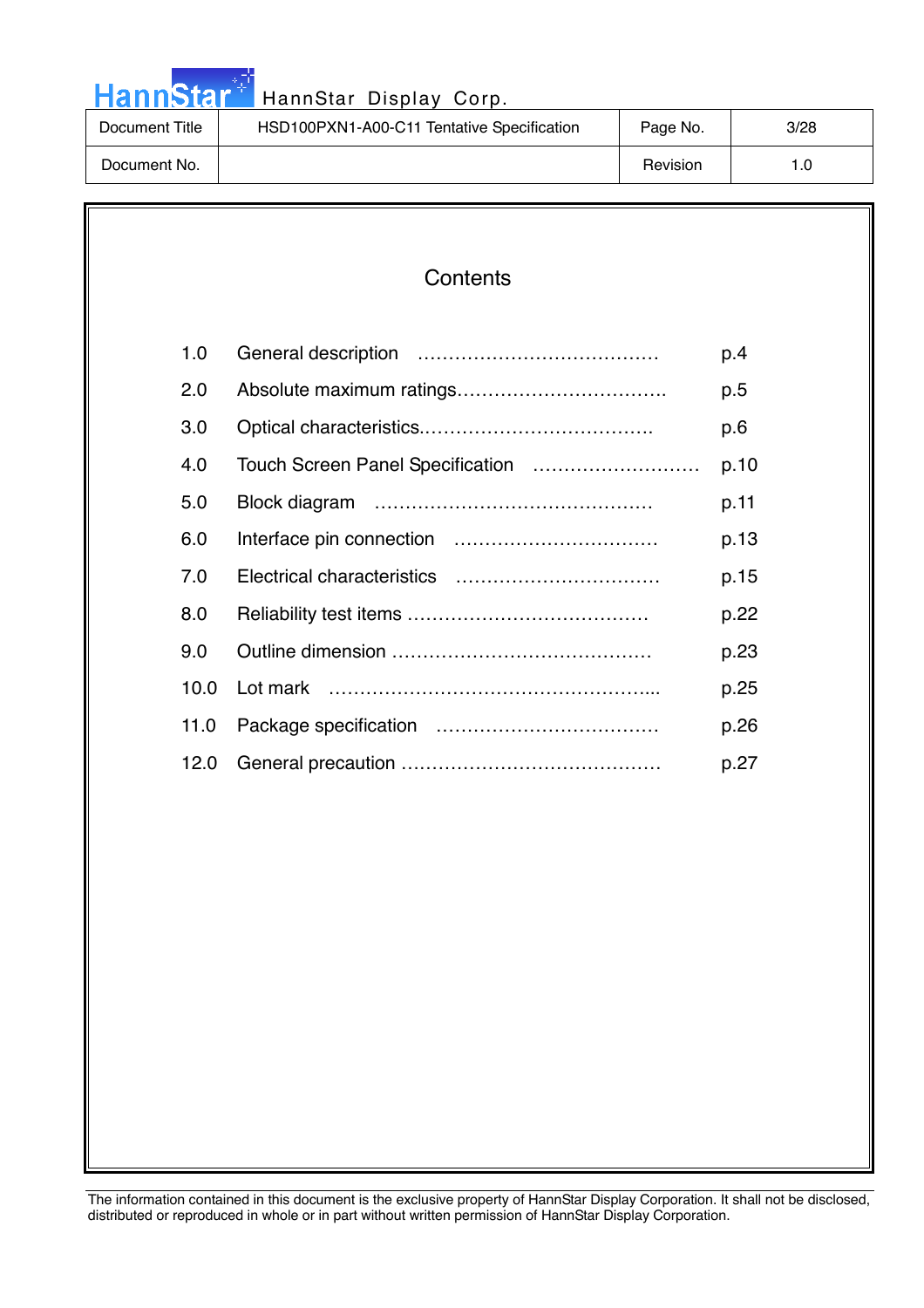

| Document Title | HSD100PXN1-A00-C11 Tentative Specification | Page No. | 4/28 |
|----------------|--------------------------------------------|----------|------|
| Document No.   |                                            | Revision | l .O |

#### **1.0 GENERAL DESCRIPTION**

#### **1.1 Introduction**

HannStar Display model HSD100PXN1-A00-C11 is a color active matrix thin film transistor (TFT) liquid crystal display (LCD) that uses amorphous silicon TFT as a switching device. This model is composed of a TFT LCD panel, a driving circuit, back light system, projected capacitive touch sensor, and cover lens. This TFT LCD with projected capacitive touch sensor has a 10(4:3) inch diagonally measured active display area with XGA (1024 horizontal by 768 vertical pixel) resolution.

#### **1.2 Features**

- 10 (4:3 diagonal) inch configuration
- Multi-Finger touch function (2D)
- 262K color by 6 bit R.G.B signal input

#### **1.3 Applications**

- $\blacksquare$  NB
- Tablet PC
- **Display terminal for AV application**

#### **1.4 General information**

| Item                                        |  | Specification                         | Unit   |
|---------------------------------------------|--|---------------------------------------|--------|
| <b>Outline Dimension</b>                    |  | 236.7(Typ) x 183.6(Typ) w/ Cover Lens | mm     |
| Display area                                |  | 202.75 (H) x 152.06 (V)               | mm     |
| Number of Pixel                             |  | 1024 RGB (H) x 768(V)                 | pixels |
| Pixel pitch                                 |  | $0.198(H) \times 0.198(V)$            | mm     |
| Pixel arrangement                           |  | <b>RGB Vertical stripe</b>            |        |
| Display mode                                |  | Normally white                        |        |
| <b>NTSC</b>                                 |  | 50                                    | $\%$   |
| Surface treatment                           |  | Antiglare, Hard-Coating (3H)          |        |
| Weight                                      |  | (283) (Max.)                          | g      |
| Back-light                                  |  | <b>White LED</b>                      |        |
| Logic System<br>Power<br>Consumption<br>B/L |  | $0.72$ (Max.)                         |        |
|                                             |  | 1.73 (Max.)                           | W      |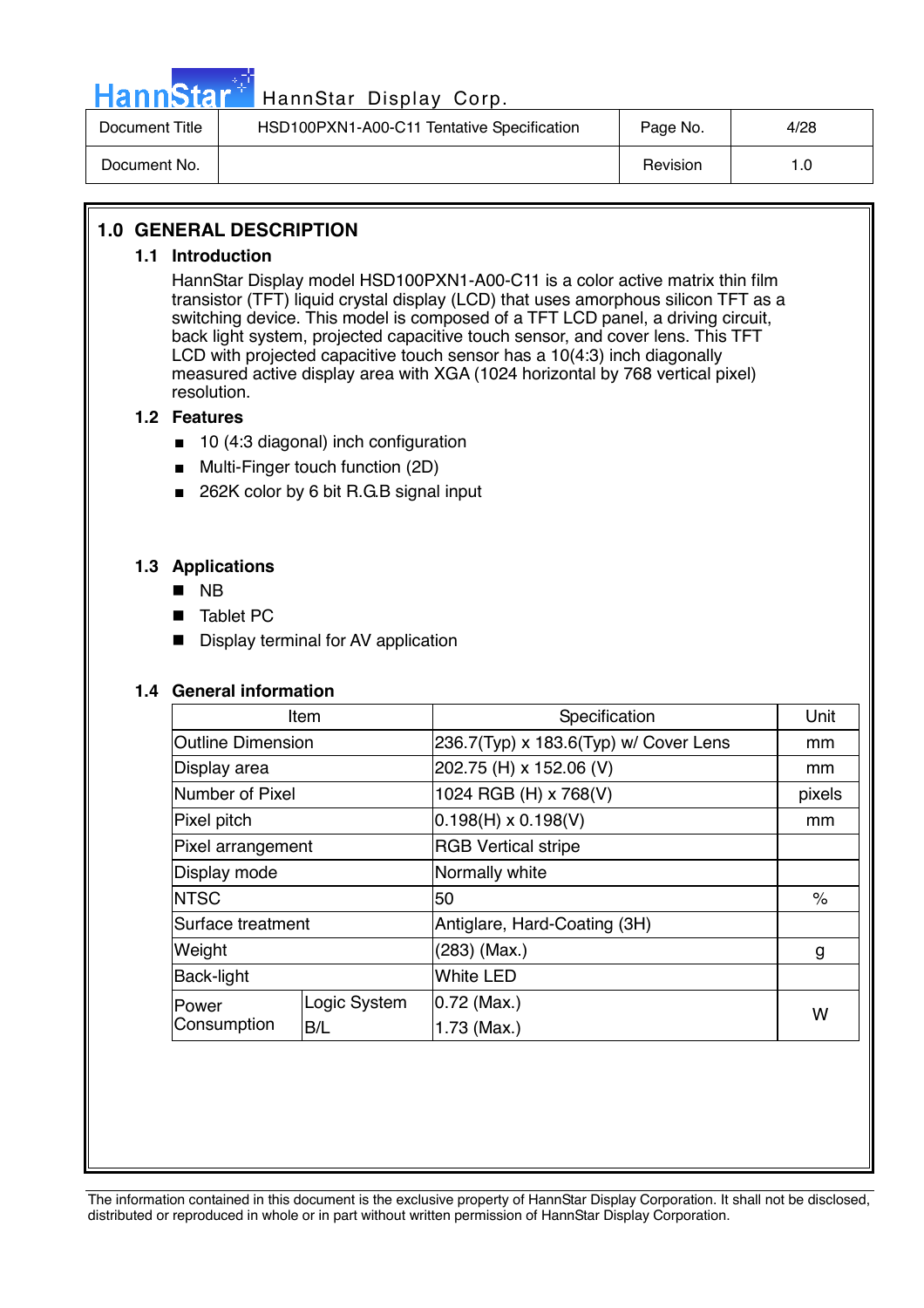

# HannStar<sup>t HannStar Display Corp.</sup> 2006. 2007.

| Document Title | HSD100PXN1-A00-C11 Tentative Specification | Page No. | 5/28 |
|----------------|--------------------------------------------|----------|------|
| Document No.   |                                            | Revision | 1.0  |

#### **1.5 Mechanical Information**

| Item                  |                          | Min.   | Typ.   | Max.   | Unit |
|-----------------------|--------------------------|--------|--------|--------|------|
| Module<br><b>Size</b> | Horizontal (H)           | 236.20 | 236.70 | 237.20 | mm   |
|                       | Vertical (V)             | 183.10 | 183.60 | 184.10 | mm   |
|                       | $\vert$ Depth $\vert$ D) |        |        | 7.1    | mm   |
| Weight                |                          |        | (268)  | (283)  | g    |

#### **2.0 ABSOLUTE MAXIMUM RATINGS**

#### **2.1 Electrical Absolute Rating**

#### **2.1.1 TFT LCD Module**

| ltem                 | Svmbol          | Min. | Max. | Unit | <b>Note</b> |
|----------------------|-----------------|------|------|------|-------------|
| Logic Supply voltage | y <sub>DD</sub> | ∴∪-  | 6.0  |      |             |

#### **2.1.2 Environment Absolute Rating**

| Item                  | Symbol           | Min. | Max. | Unit | <b>Note</b> |
|-----------------------|------------------|------|------|------|-------------|
| Operating Temperature | opa              |      | 50   |      |             |
| Storage Temperature   | <sup>l</sup> stg | -20  | 60   |      |             |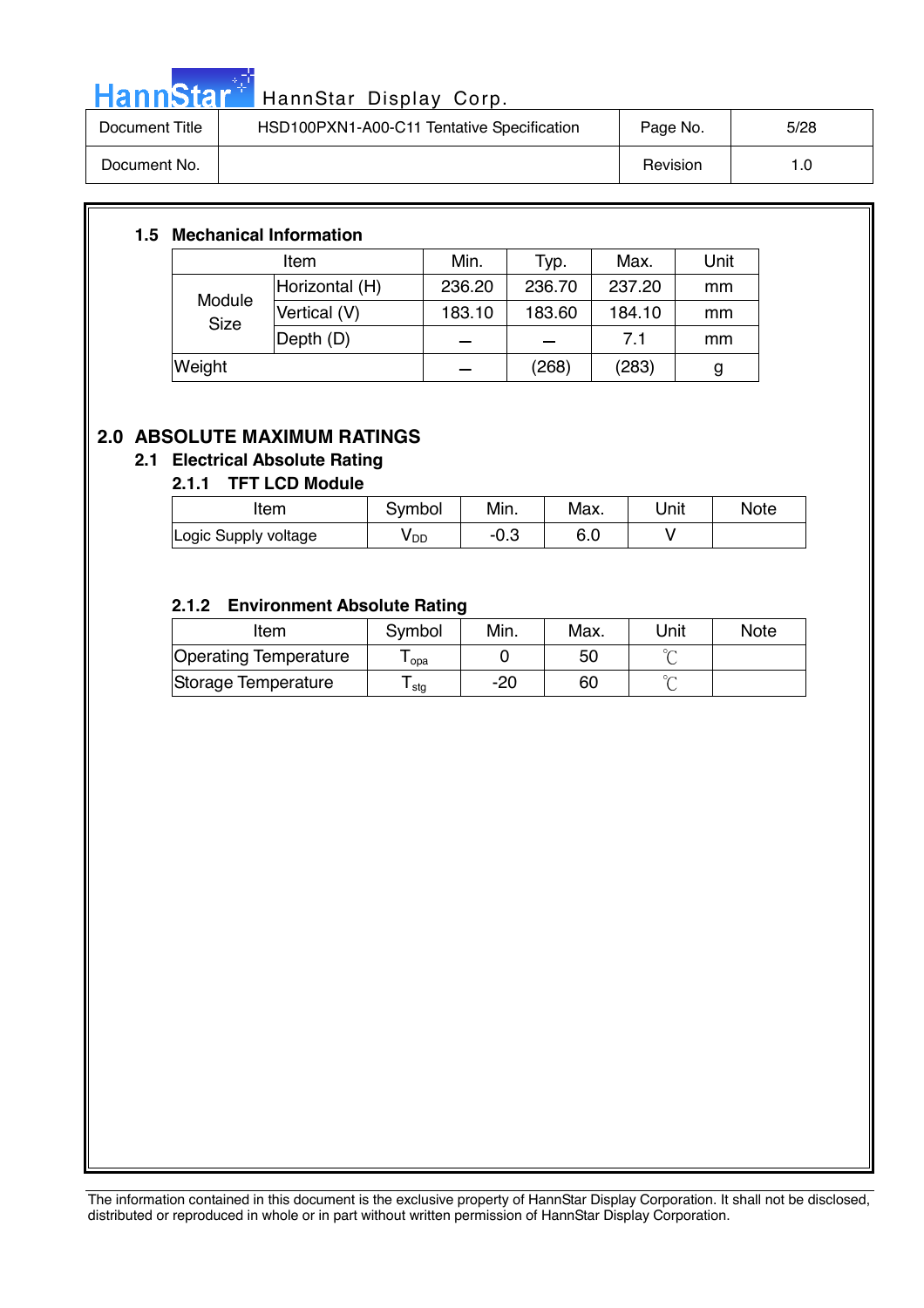

# HannStar<sup>#</sup> HannStar Display Corp.

| Document Title | HSD100PXN1-A00-C11 Tentative Specification | Page No. | 6/28 |
|----------------|--------------------------------------------|----------|------|
| Document No.   |                                            | Revision | 1.0  |

| Item                         |             | Symbol                | Condition                     | Min.  | Typ.  | Max.  | Unit            | <b>Note</b>                |
|------------------------------|-------------|-----------------------|-------------------------------|-------|-------|-------|-----------------|----------------------------|
| Contrast                     |             | <b>CR</b>             |                               | 480   | 600   |       |                 | (1)(2)(4)                  |
|                              | Rising      | <b>Tr</b>             |                               |       | 3     | 6     |                 |                            |
| Response time                | Falling     | <b>Tf</b>             |                               |       | 9     | 18    | msec            | (1)(3)                     |
| White luminance<br>(5 point) |             | $Y_L$                 | $\Theta = 0$                  | 140   | 180   |       | $\text{cd/m}^2$ | (1)(4)(5)<br>$(I_L=140mA)$ |
|                              |             | $R_{x}$               | Normal                        | 0.557 | 0.607 | 0.657 |                 |                            |
|                              | Red         | $R_Y$                 | viewing                       | 0.303 | 0.353 | 0.403 |                 |                            |
|                              |             | $G_{x}$               | angle                         | 0.261 | 0.311 | 0.361 |                 |                            |
| Color                        | Green       | $G_Y$                 |                               | 0.491 | 0.541 | 0.591 |                 |                            |
| chromaticity                 | <b>Blue</b> | $B_{x}$               |                               | 0.098 | 0.148 | 0.198 |                 |                            |
| (CIE1931)                    |             | $B_Y$                 |                               | 0.068 | 0.118 | 0.168 |                 |                            |
|                              | White       | $W_{x}$               |                               | 0.263 | 0.313 | 0.363 |                 |                            |
|                              |             | $W_y$                 |                               | 0.279 | 0.329 | 0.379 |                 |                            |
|                              | Hor.        | $\Theta_L$            |                               | 65    | 75    |       |                 |                            |
|                              |             | $\Theta_{\rm R}$      |                               | 65    | 75    |       |                 |                            |
| Viewing angle                |             | $\Theta_{\sf U}$      | CR > 10                       | 50    | 60    |       |                 | (1)(4)                     |
|                              | Ver.        | $\Theta_{\mathsf{D}}$ |                               | 60    | 70    |       |                 |                            |
| <b>Brightness uniformity</b> |             | $B_{UNI}$             | $\Theta = 0$<br>(5point)      |       |       | 1.25  |                 | (5)                        |
| <b>Brightness Uniformity</b> |             | B <sub>UNI</sub>      | $\Theta = 0$<br>$(13$ points) |       |       | 1.5   |                 | (6)                        |

#### **3.2 Measuring Condition**

- $\blacksquare$  Measuring surrounding : dark room
- **ELED Current**  $I_L$ **: 140mA**
- Ambient temperature: 25±2<sup>°</sup>C
- 15min. warm-up time.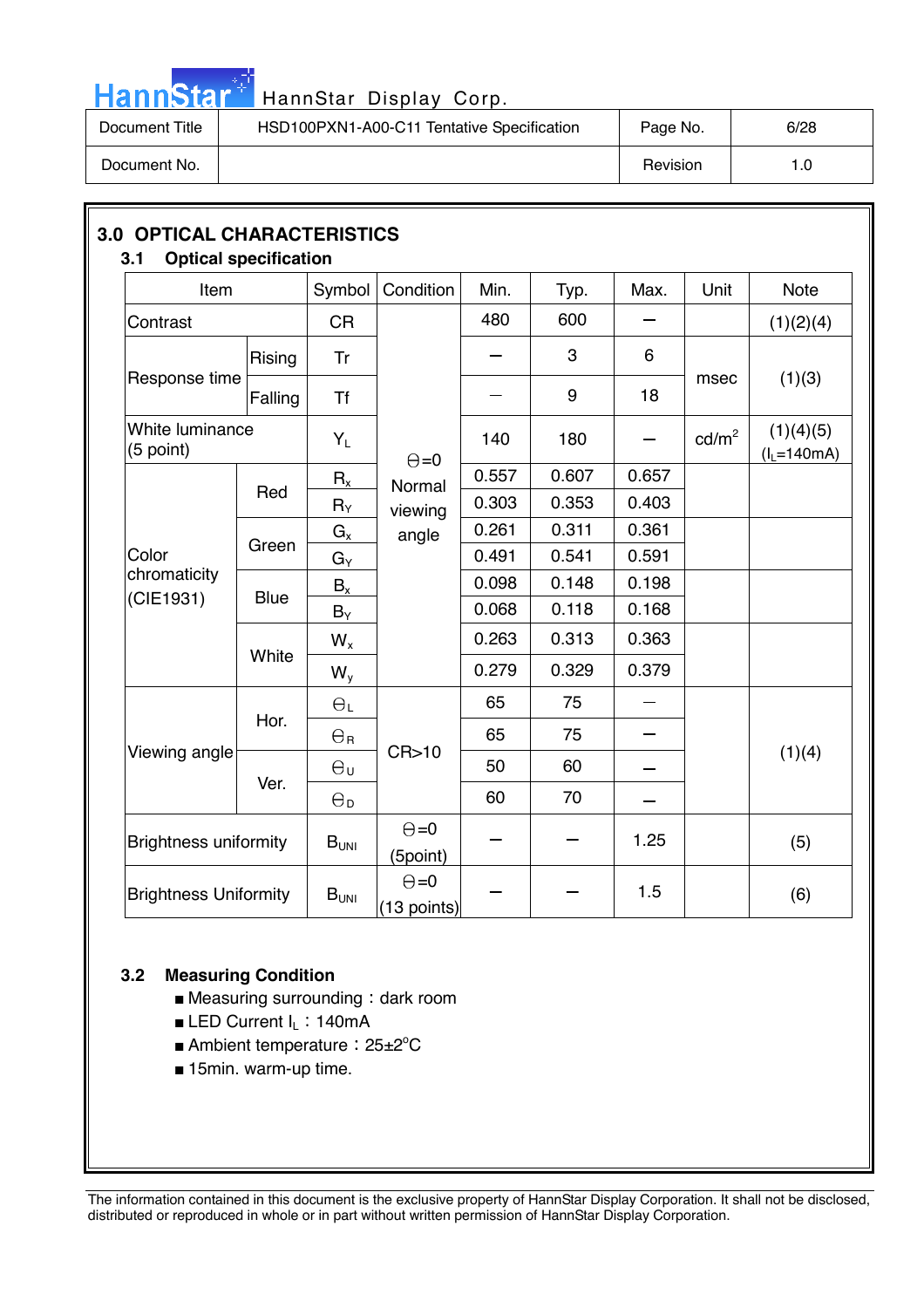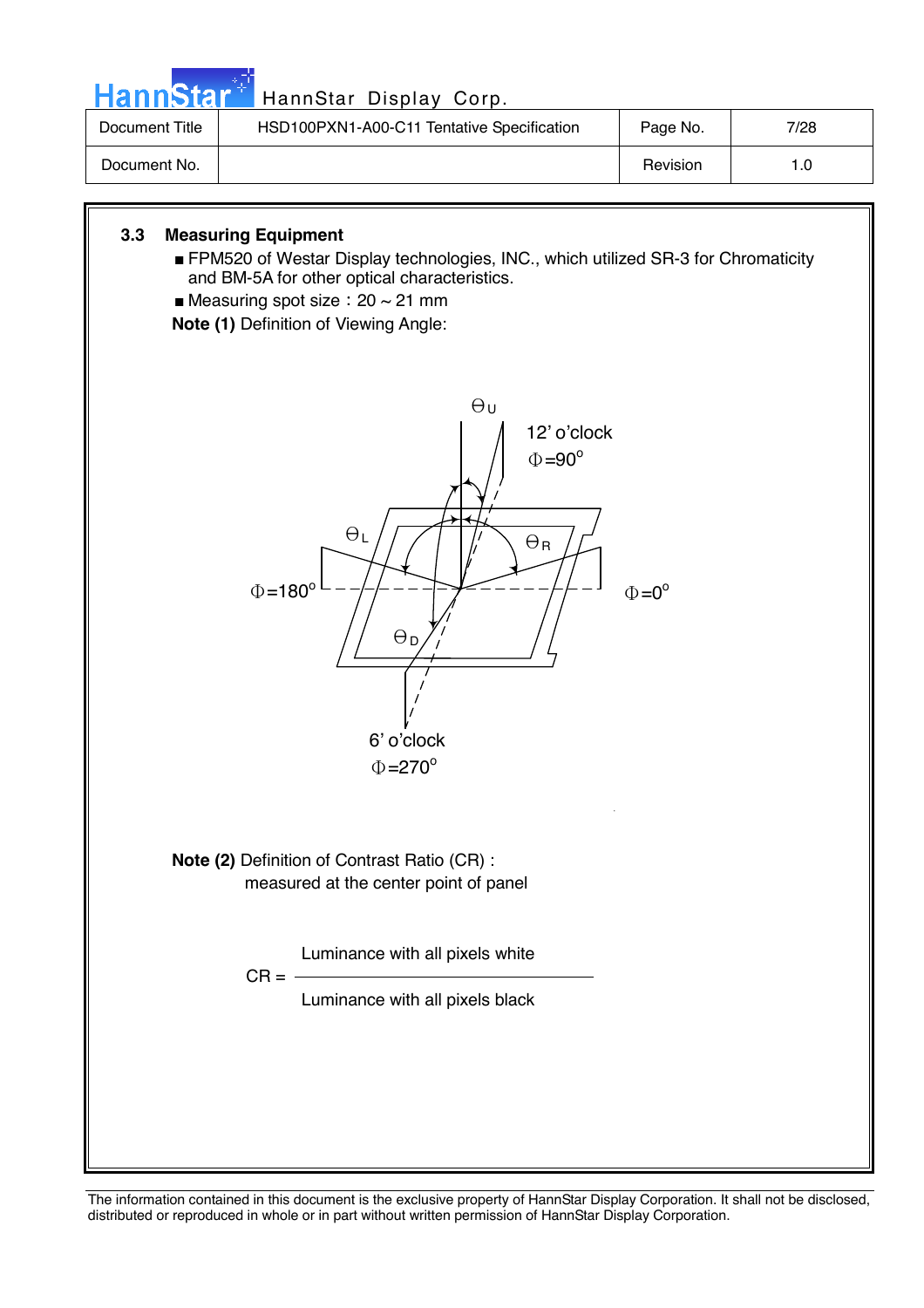| <b>HannStar</b> * | HannStar Display Corp.                     |          |      |
|-------------------|--------------------------------------------|----------|------|
| Document Title    | HSD100PXN1-A00-C11 Tentative Specification | Page No. | 8/28 |
| Document No.      |                                            | Revision | 1.0  |

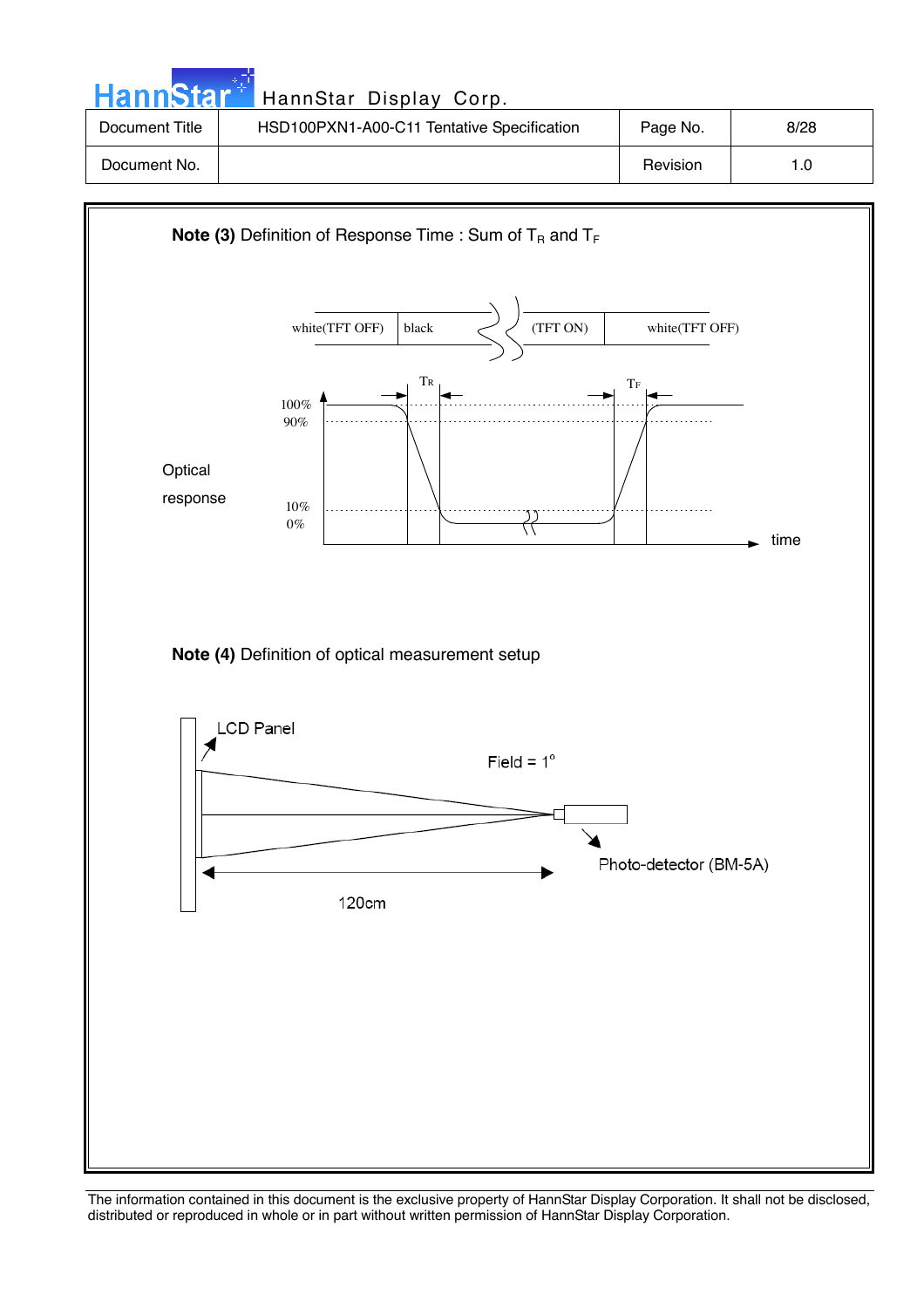| HannStar <sup>+</sup> | HannStar Display Corp.                     |          |      |
|-----------------------|--------------------------------------------|----------|------|
| Document Title        | HSD100PXN1-A00-C11 Tentative Specification | Page No. | 9/28 |
| Document No.          |                                            | Revision | 1.0  |

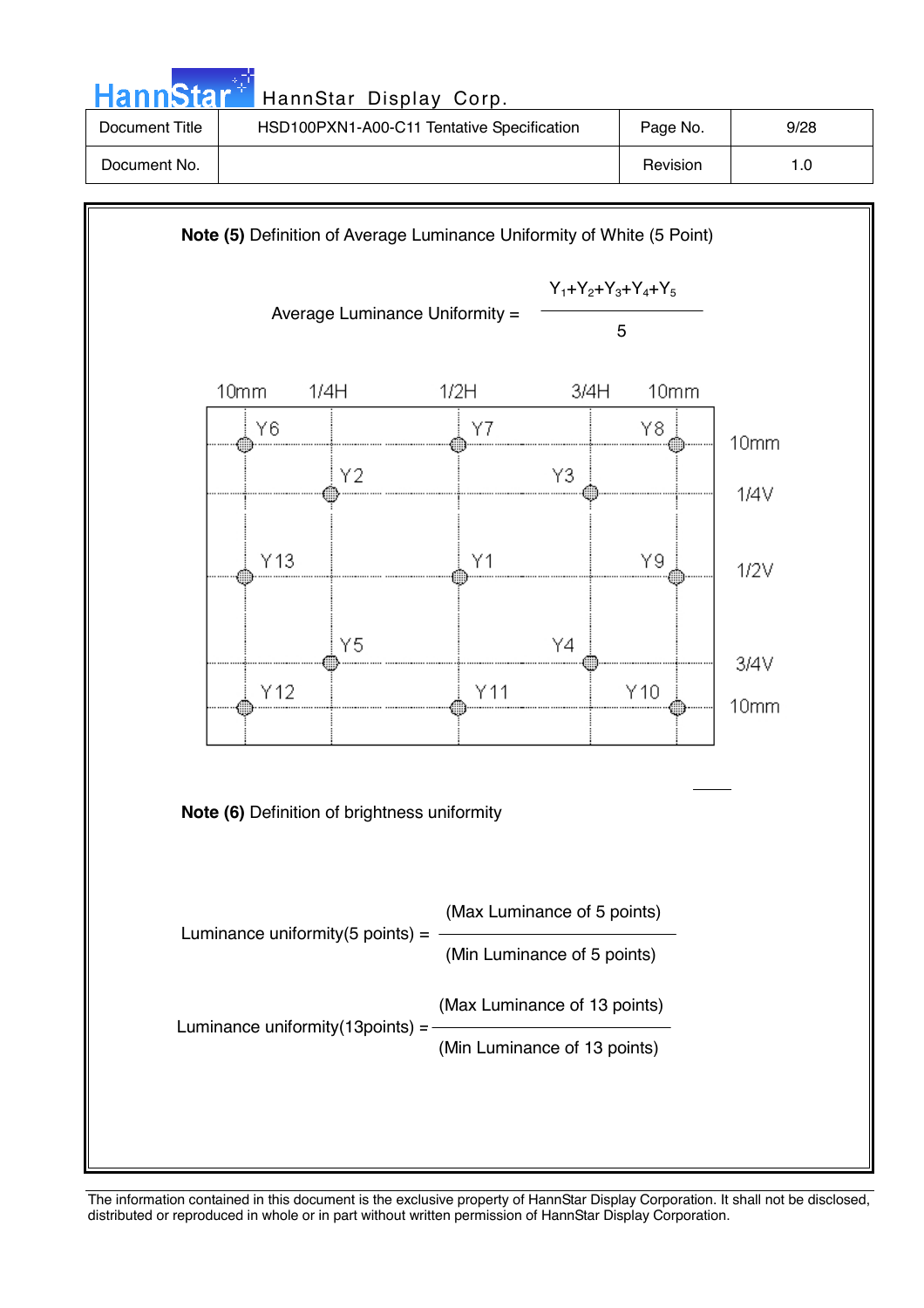

# HannStar<sup>t HannStar Display Corp.</sup> 2006. 2007.

| Document Title | HSD100PXN1-A00-C11 Tentative Specification | Page No. | 10/28 |
|----------------|--------------------------------------------|----------|-------|
| Document No.   |                                            | Revision |       |

#### **4.0 TOUCH SCREEN PANEL SPECIFICATION**

#### **4.1 Electrical Absolute Rating**

| Item           | <b>Symbol</b> | Min.   | Max. | Unit | <b>Note</b>                                            |
|----------------|---------------|--------|------|------|--------------------------------------------------------|
| Supply Voltage | $V_{\rm CC}$  | $-0.3$ | 6.0  |      | Supply Voltage on $V_{cc}$<br>Relative to $V_{ss}/GND$ |

#### **4.2 Electrical Characteristics**

| Item                                       | <b>Symbol</b>              | Min. | Typ. | Max. | Unitl | <b>Note</b> |
|--------------------------------------------|----------------------------|------|------|------|-------|-------------|
| Supply Voltage                             | $\mathsf{V}_{\mathrm{cc}}$ | 4.75 | 5.0  | 5.25 |       |             |
| Supply Current at<br>Normal Operation Mode | "cc                        | 20.7 | 23   | 25.3 | mA    |             |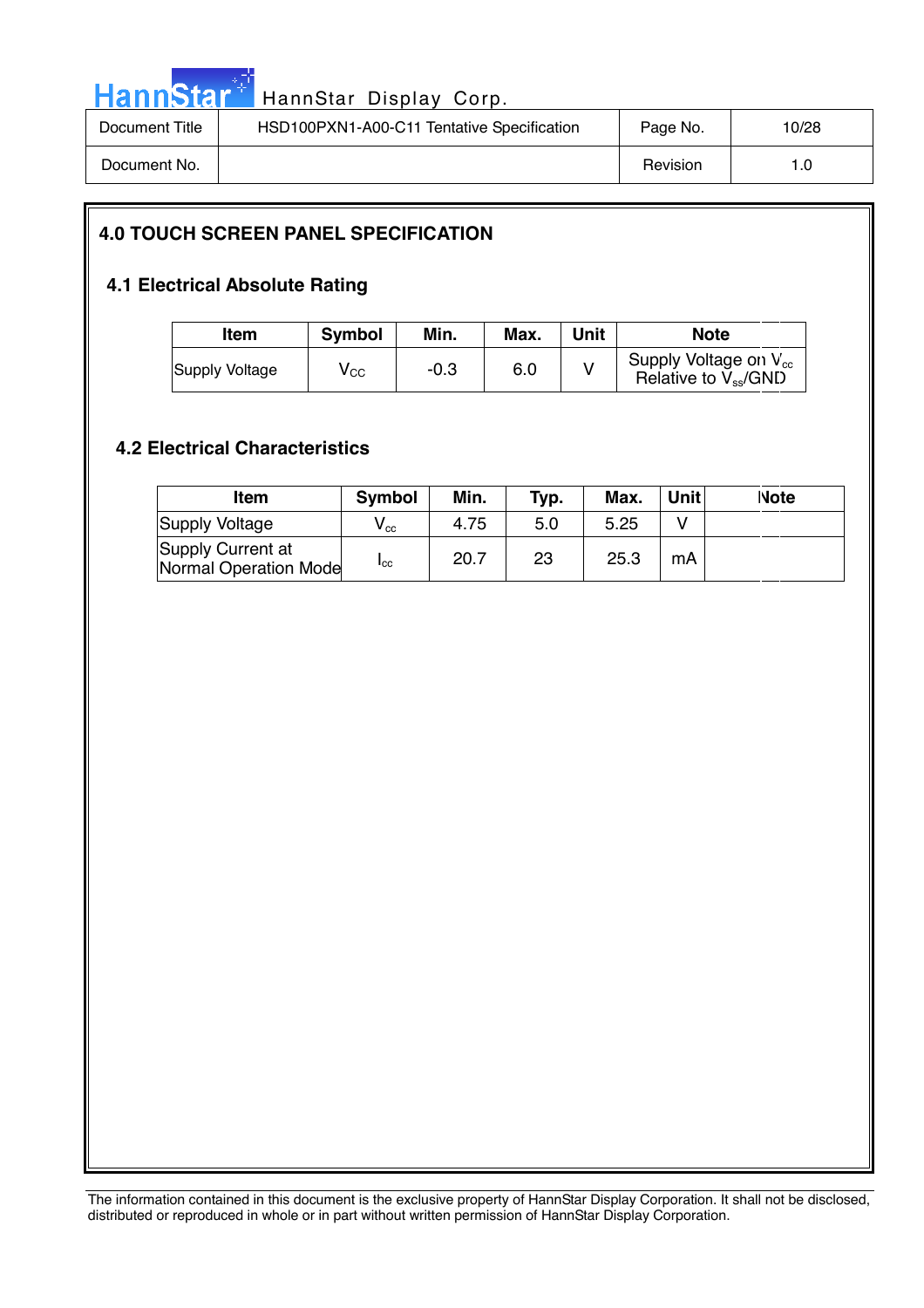**Hann**Star HannStar Display Corp. Document Title | HSD100PXN1-A00-C11 Tentative Specification | Page No. | 11/28 Document No. 1.0

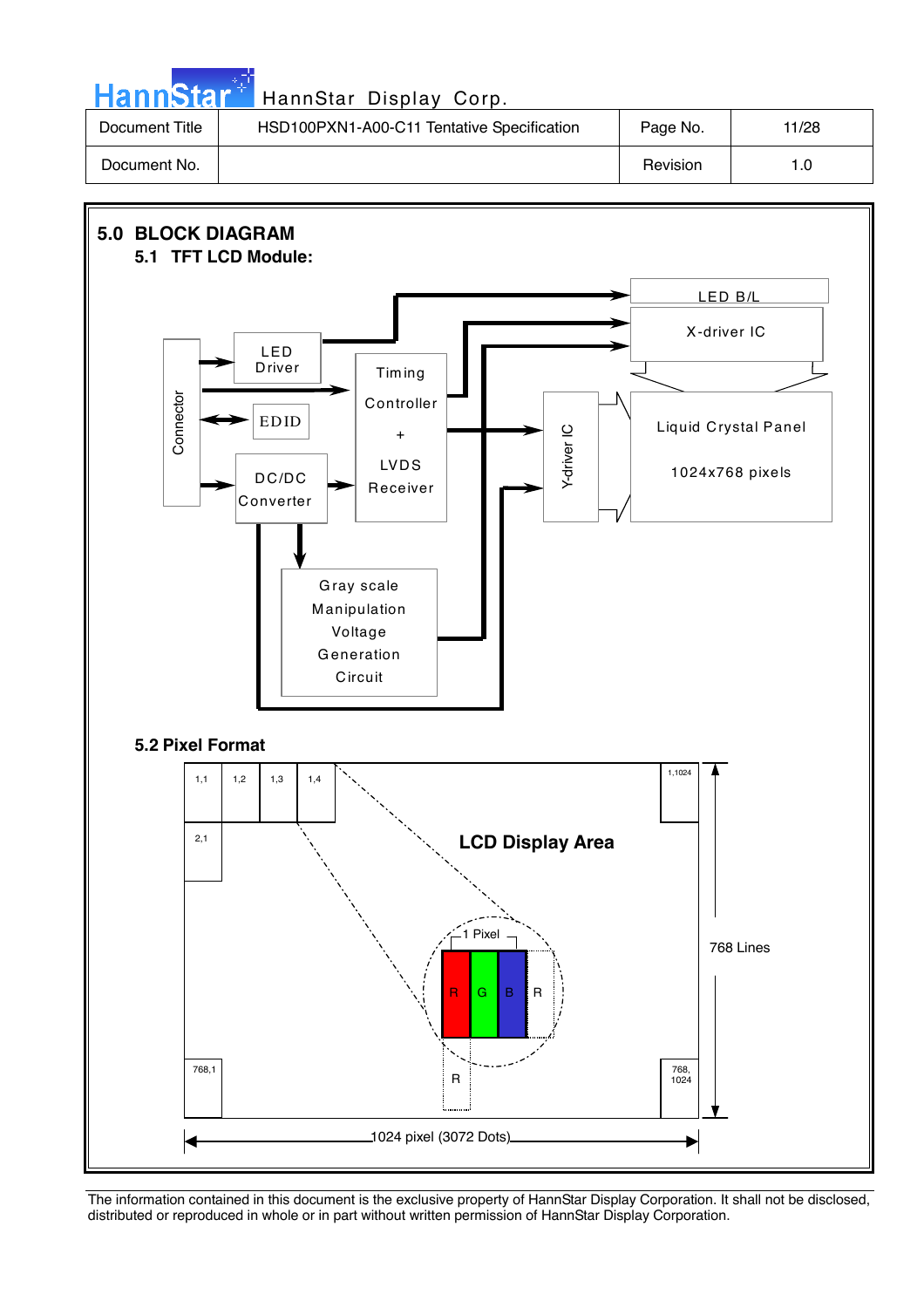| <b>HannStar*</b> | HannStar Display Corp.                     |          |       |
|------------------|--------------------------------------------|----------|-------|
| Document Title   | HSD100PXN1-A00-C11 Tentative Specification | Page No. | 12/28 |
| Document No.     |                                            | Revision | 1.0   |

الرابعين والمتوازن

|                                             |                    | <b>MSB</b>                     |                              |                                  |                                  | LSB                          | <b>MSB</b>                   |                         |                |                         |                | LSB <sub>MSB</sub>      |                     |                              |                           |                         | <b>LSB</b>     | Gray scale                       |
|---------------------------------------------|--------------------|--------------------------------|------------------------------|----------------------------------|----------------------------------|------------------------------|------------------------------|-------------------------|----------------|-------------------------|----------------|-------------------------|---------------------|------------------------------|---------------------------|-------------------------|----------------|----------------------------------|
|                                             | Display            | R5 R4                          |                              | R <sub>3</sub>                   | R <sub>2</sub>                   | R1                           | $R0$ G5 G4                   |                         | G <sub>3</sub> | G2G1                    |                | $G0$ B5 B4              |                     | B <sub>3</sub>               | <b>B2</b>                 | <b>B1</b>               | B <sub>0</sub> | level                            |
|                                             | <b>Black</b>       |                                | L                            | L                                | L                                |                              |                              |                         |                |                         | L              |                         |                     |                              | L                         |                         |                | $\qquad \qquad \blacksquare$     |
|                                             | <b>Blue</b>        | Г                              | L                            | L                                |                                  | L                            | $\mathsf{L}$<br>L            | L                       | L              | L                       | L              | $\overline{\mathbf{H}}$ | $\overline{H}$      | $\overline{H}$               | $\overline{\mathsf{H}}$   | $\overline{\mathsf{H}}$ | $\overline{H}$ | $\overline{\phantom{0}}$         |
|                                             | Green              | L                              | L                            | L                                | L                                | L                            | $\overline{L}$ H             | $\overline{H}$          | $\overline{H}$ | $\overline{H}$          | $\overline{H}$ | $\frac{1}{\sqrt{2}}$    | L                   |                              | L                         |                         |                | $\blacksquare$                   |
| <b>Basic</b>                                | <b>Light Blue</b>  | L                              | L                            | L                                | L                                | L                            | $\overline{L}$ H             | $\overline{H}$          | $\overline{H}$ | H                       | $\overline{H}$ | H H                     | $\overline{H}$      | $\overline{H}$               | $\overline{H}$            | $\overline{H}$          | $\overline{H}$ | $\blacksquare$                   |
| color                                       | Red<br>Purple      | $\mathsf{H}$<br>$\overline{H}$ | H<br>$\overline{\mathsf{H}}$ | $\overline{H}$<br>$\overline{H}$ | $\overline{H}$<br>$\overline{H}$ | Н<br>$\overline{\mathsf{H}}$ | HIL<br>$\overline{H}$        | L<br>L                  | L<br>L         | L<br>L                  | L<br>L         | L<br>$L$ H              | L<br>$\overline{H}$ | L<br>$\overline{\mathsf{H}}$ | L<br>$\overline{H}$       | L<br>$\overline{H}$     | $\overline{H}$ | $\blacksquare$<br>$\blacksquare$ |
|                                             | Yellow             | $\overline{H}$                 | $\overline{H}$               | $\overline{\mathsf{H}}$          | $\overline{\mathsf{H}}$          | $\overline{H}$               | $\overline{H}$ H             | $\overline{\mathsf{H}}$ | $\overline{H}$ | $\overline{\mathsf{H}}$ | $\overline{H}$ | H L                     | L                   | L                            | L                         | L                       | L              | $\blacksquare$                   |
|                                             | White              | $\overline{H}$                 | $\overline{H}$               | $\overline{H}$                   | $\overline{H}$                   | $\overline{H}$               | H H                          | $\overline{H}$          | $\overline{H}$ | $\overline{H}$          | $\overline{H}$ | $\overline{H}$ H        | $\overline{H}$      | $\overline{H}$               | $\overline{H}$            | $\overline{H}$          | $\overline{H}$ |                                  |
|                                             | <b>Black</b>       | L                              | L                            | L                                | L                                | L                            | $\mathsf L$                  | L                       | L              | L                       | L              | L                       | L                   | L                            | L                         |                         |                | L <sub>0</sub>                   |
|                                             |                    | L                              | L                            | L                                | L                                | L                            | HĮL                          | L                       | L              | L                       | L              | $\mathsf{L}$            | L                   | L                            | L                         | L                       |                | L1                               |
|                                             |                    |                                | L                            | L                                | L                                | H                            | LI                           | L                       |                | L                       | L              | LIL                     | L                   | L                            | L                         | L                       |                | L2                               |
| Gray<br>scale<br>of Red                     | Dark               |                                |                              |                                  |                                  |                              |                              |                         |                |                         |                |                         |                     |                              |                           |                         |                | L3L60                            |
|                                             | Light              | H                              | H                            | $\mathsf{H}$                     | Н                                | L                            | H L                          | L                       |                |                         | L              | LIL                     | L                   |                              | L                         |                         |                | L61                              |
|                                             |                    | $\overline{H}$                 | $\overline{H}$               | $\overline{H}$                   | $\overline{H}$                   | $\overline{H}$               | $\mathsf{L}$<br>L            | L                       | L<br>L         | L<br>L                  | L              | LL                      | L                   | L<br>L                       | L                         | L<br>L                  |                | L62                              |
|                                             | Red                | $\overline{H}$                 | $\overline{H}$               | $\overline{H}$                   | $\overline{H}$                   | $\overline{H}$               | 픰                            | L                       | L              |                         | L              | L                       | L                   |                              | L                         |                         |                | Red L63                          |
|                                             | <b>Black</b>       | L                              | L                            | Г                                | L                                | L                            | ЦL                           | L                       | L              | L                       | L              | τī                      | L                   |                              | L                         | L                       |                | L <sub>0</sub>                   |
|                                             |                    |                                | L                            | L                                |                                  |                              | L                            | L                       |                |                         | L              | нĮг                     |                     |                              | L                         |                         |                | L1                               |
|                                             |                    |                                | L                            | L                                |                                  |                              | L                            |                         |                |                         | $\overline{H}$ |                         |                     |                              |                           |                         |                | $\overline{L2}$                  |
| Gray<br>scale of<br>Green                   | Dark<br>↑<br>Light |                                |                              |                                  |                                  |                              |                              |                         |                |                         |                |                         |                     |                              |                           |                         |                | L3L60                            |
|                                             |                    |                                | L                            | L                                | L                                | L                            | L Н                          | Н                       | Н              | $\mathsf{H}$            | L              | HL                      | L                   | L                            | L                         | L                       | L              | L61                              |
|                                             |                    | L                              | L                            | L                                | L                                | L                            | $\overline{\mathbb{H}}$<br>L | $\overline{H}$          | $\overline{H}$ | $\mathsf{H}$            | $\mathsf{H}$   | L                       | L                   | L                            | L                         | L                       | L              | L62                              |
|                                             | Green              | L                              | L                            | L                                | L                                | L                            | .<br>IH<br>L                 | $\overline{H}$          | $\overline{H}$ | $\overline{H}$          | $\overline{H}$ | H L                     | L                   | L                            | L                         | L                       |                | Green L63                        |
|                                             | <b>Black</b>       | L                              | L                            | L                                | L                                | L                            | τL                           | L                       | L              | L                       | L              | L L                     | L                   | L                            | L                         | L                       | L              | L <sub>0</sub>                   |
|                                             |                    |                                | L                            | L                                | L                                | L                            | L                            | L<br>L                  | L<br>L         | L                       | L              | L                       | L                   | L<br>L                       | L                         | L                       | $\overline{H}$ | L1                               |
|                                             |                    |                                | L                            | L                                |                                  | L                            | $\mathsf{L}$                 |                         |                | L                       | L              | L                       |                     |                              | L                         | $\overline{H}$          |                | L2                               |
| Gray<br>scale of<br>Blue                    | Dark<br>Light      |                                |                              |                                  |                                  |                              |                              |                         |                |                         |                |                         |                     |                              |                           |                         |                | L3L60                            |
|                                             |                    |                                | ┕                            | ┕                                | ь.                               | ட                            | $\mathsf{L}$<br>щ            | щ                       | ┕              | ட                       | ┕              | $\frac{}{\mathsf{L}}$   | H                   | $\mathsf{H}$                 | H                         | <b>L</b>                | $\overline{H}$ | L61                              |
|                                             |                    | Ē                              | Г                            | L                                | L                                | L                            | LL                           | L                       | L              | L                       | L              | LН                      | $\mathsf{H}$        | $\mathsf{H}$                 | Н                         | $\mathsf{H}$            | L              | L62                              |
|                                             | Blue               |                                | L                            | L                                |                                  | L                            | LI                           | L                       |                |                         | L              | LН                      | н                   | Н                            | н                         | Н                       | H              | Blue L63                         |
|                                             | <b>Black</b>       | L                              | L                            | L                                |                                  |                              | L                            |                         |                |                         | L              |                         |                     | L                            | L                         |                         |                | L0                               |
|                                             |                    |                                | L                            | L                                |                                  | L                            | $\overline{H}$               | L                       |                | L                       | L              | $\overline{H}$          | L                   |                              | L                         | L                       | $\overline{H}$ | L1                               |
|                                             |                    |                                | L                            | L                                | L                                | $\overline{H}$               | ЩL                           | L                       | L              | L                       | $\overline{H}$ | LL                      | L                   | L                            | L                         | $\overline{H}$          | L              | $\overline{L2}$                  |
| Gray<br>scale of<br>White &<br><b>Black</b> | Dark<br>↑<br>Light |                                |                              |                                  |                                  |                              |                              |                         |                |                         |                |                         |                     |                              |                           |                         |                | L3L60                            |
|                                             |                    | $\mathsf H$                    | Н                            | $\mathsf{H}$                     | Н                                | L                            | HH                           | Н                       | Н              | H                       | L              | нŀн                     | Н                   | H                            | $\boldsymbol{\mathsf{H}}$ | L                       | $\mathsf{H}$   | L61                              |
|                                             |                    | $\overline{H}$                 | $\overline{H}$               | $\overline{H}$                   | $\overline{H}$                   | $\overline{H}$               | LН                           | $\overline{H}$          | $\overline{H}$ | $\overline{H}$          | $\overline{H}$ | ГH                      | $\overline{H}$      | $\overline{H}$               | $\overline{H}$            | $\overline{H}$          |                | L62                              |
|                                             | White              | $\overline{H}$                 | $\overline{H}$               | $\overline{H}$                   | $\overline{H}$                   | $\overline{H}$               | $\overline{H}$               | $\overline{H}$          | $\overline{H}$ | $\overline{H}$          | $\overline{H}$ | H H                     | $\overline{H}$      | $\overline{H}$               | $\overline{H}$            | $\overline{H}$          | $\overline{H}$ | White L63                        |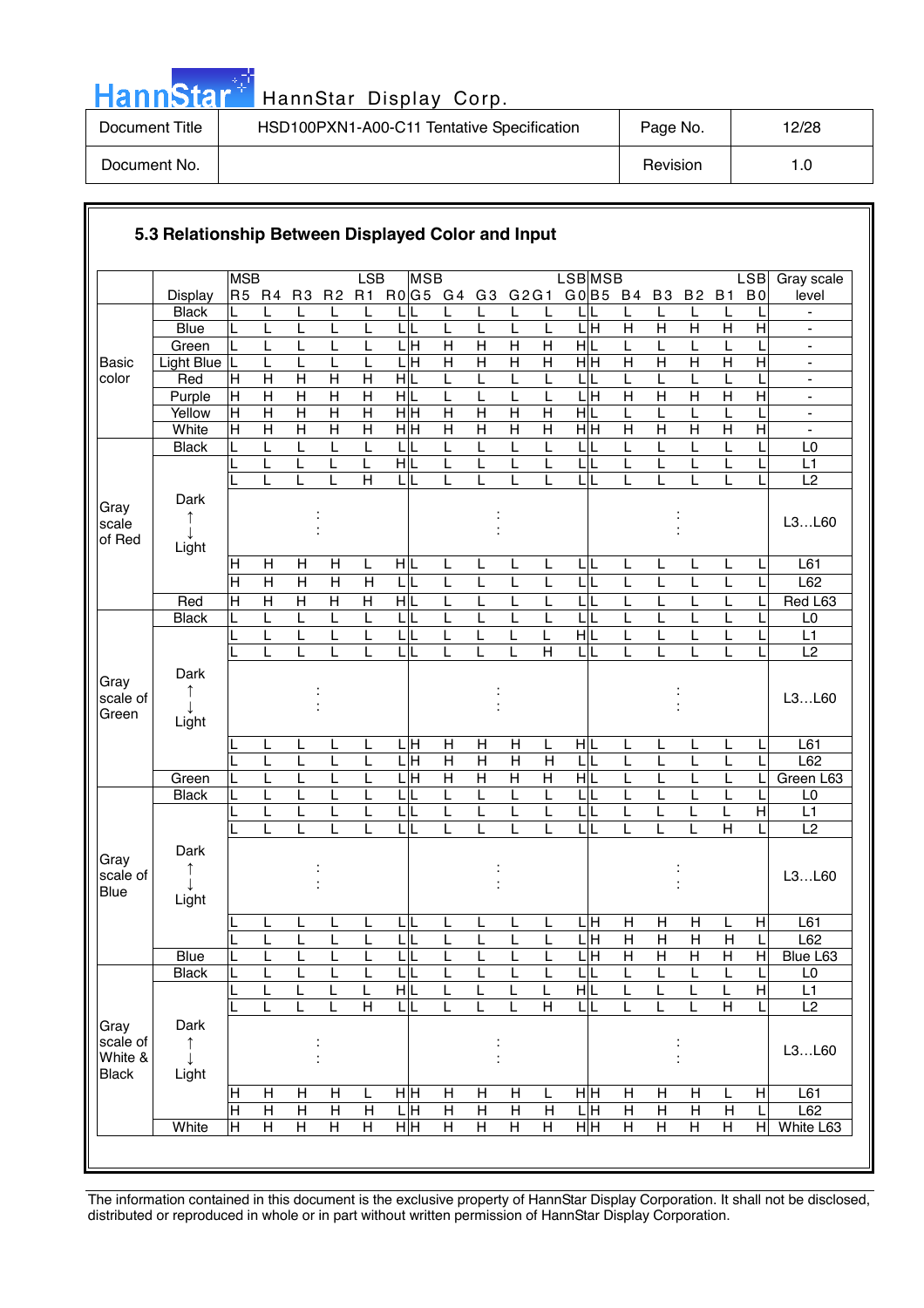

# Hann Star<sup>47</sup> HannStar Display Corp.

| Document Title | HSD100PXN1-A00-C11 Tentative Specification | Page No. | 13/28 |
|----------------|--------------------------------------------|----------|-------|
| Document No.   |                                            | Revision |       |

## **6.0 INTERFACE PIN CONNECTION**  6.1 **TFT LCD Module**: CN1 (Input signal): 093F30-B0B01A (Starconn or equivalent) **Pin No.** Signal **Description** 1 CABC EN CABC enable 2 VDD Power Supply, 3.3V (Typical) 3 VDD Power Supply, 3.3V (Typical) 4 | V\_EDID | Power Supply, 3.3V for EDID 5 ADJ Adjust for LED brightness 6 CLK\_EDID EDID Clock Input 7 DATA\_EDID | EDID Data Input 8 RXINO- Differential data input, channel 0 9 RXIN0+ Differential data input, channel 0 10 GND Ground 11 RXIN1- -LVDS differential data input, Channel 1 12 |RXIN1+  $+$ LVDS differential data input, Channel 1 13 GND Ground 14 |RXIN2- |-LVDS differential data input, Channel 2  $15$  RXIN2+  $+$ LVDS differential data input, Channel 1 16 GND Ground 17 |RXCLKIN- |-LVDS differential Clock input 18 |RXCLKIN+  $+$ LVDS differential Clock input 19 GND Ground 20 **TP VCC** TP VCC By IC Solution (+5V) 21 **TP VCC** TP VCC By IC Solution (+5V) 22 GND Ground (SYS+TP) 23 GND Ground (SYS+TP) 24 VLED LED Power +5V 25 VLED LED Power +5V 26 VLED LED Power +5V 27 SCL 27 2C SCL 28 SDA I2C SDA 29 INT I2C Interrupt 30 FUNCTION Functional Pin for IC Solution

#### **Note The brightness of LCD panel could be changed by adjusting PWM**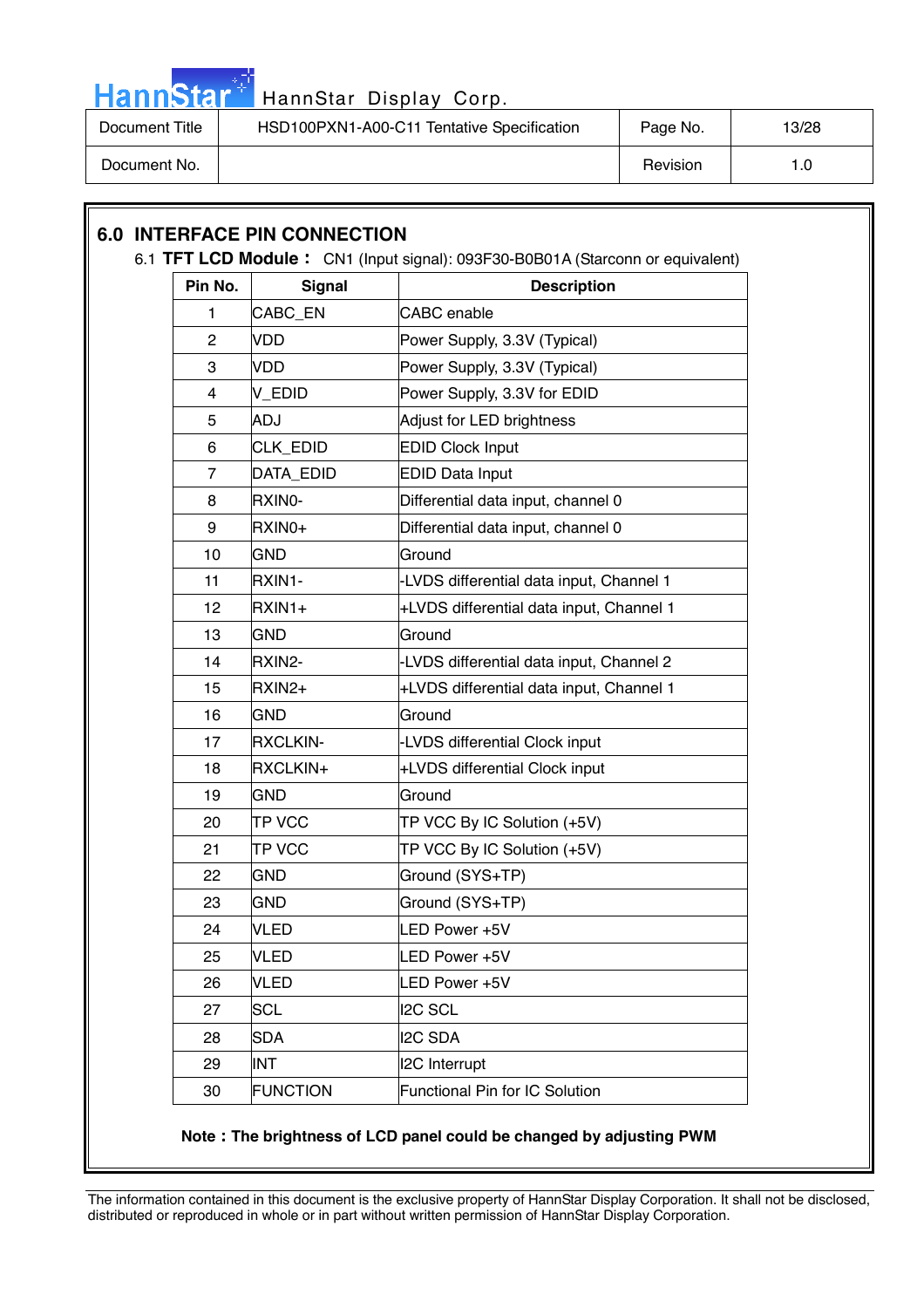Hann Star<sup>4</sup> HannStar Display Corp.

| Document Title | HSD100PXN1-A00-C11 Tentative Specification | Page No. | 14/28 |
|----------------|--------------------------------------------|----------|-------|
| Document No.   |                                            | Revision | 1.0   |

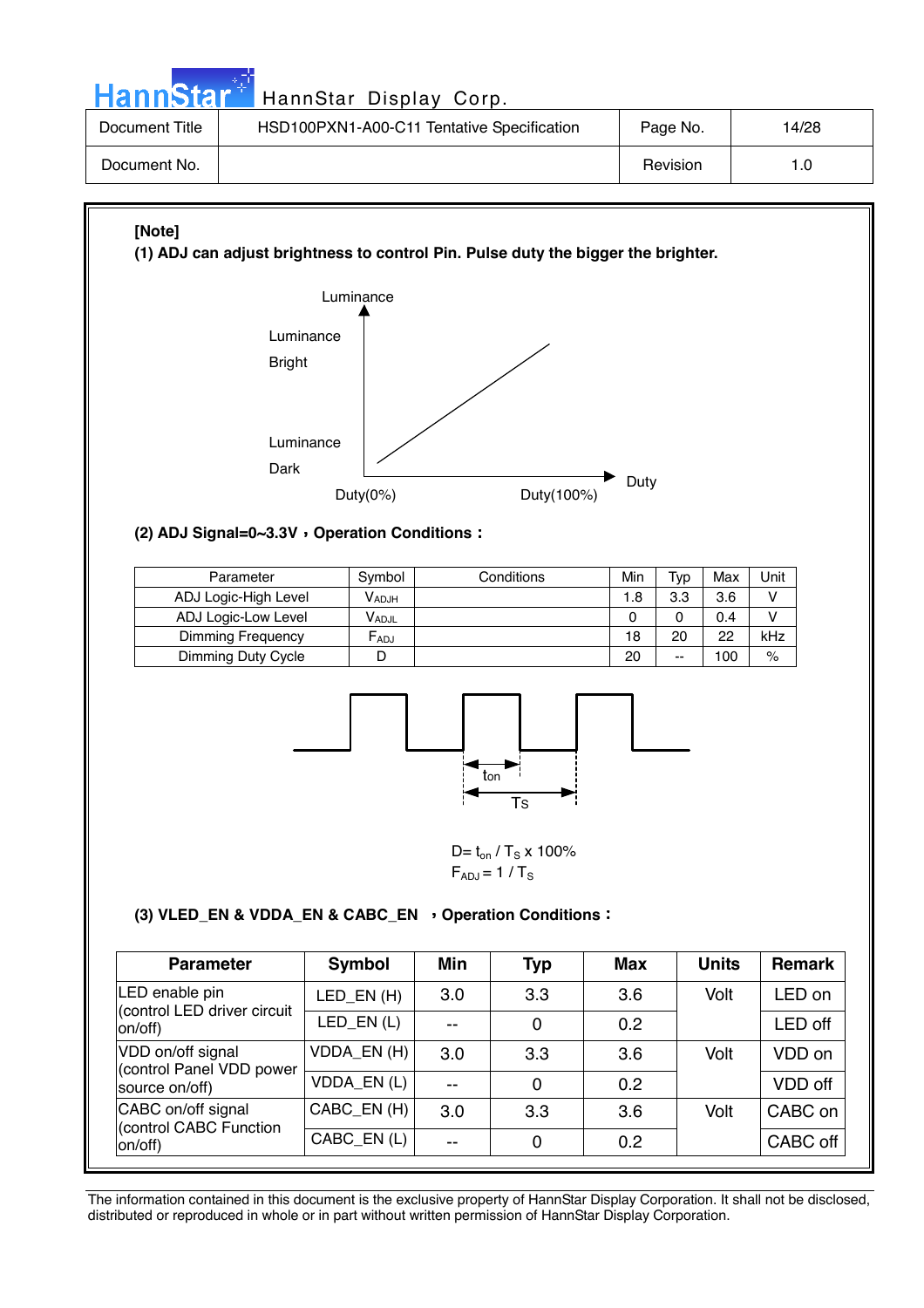

| Document Title | HSD100PXN1-A00-C11 Tentative Specification | Page No. | 15/28 |
|----------------|--------------------------------------------|----------|-------|
| Document No.   |                                            | Revision | l .O  |

#### **7.0 ELECTRICAL CHARACTERISTICS 7.1 TFT LCD Module**

| <b>Item</b>                | <b>Symbol</b>   | Min. | Typ.                     | Max. | Unit | <b>Note</b>                                                     |
|----------------------------|-----------------|------|--------------------------|------|------|-----------------------------------------------------------------|
| Supply Voltage             | V <sub>DD</sub> | 3.0  | 3.3                      | 3.6  |      | Note $(1)$                                                      |
| Current of<br>power supply | <b>IDD</b>      |      | 0.3                      |      | A    | $ V_{DD} = 3.3V \cdot L0$ pattern<br>Ta= $25^{\circ}$ C fv=60Hz |
| Inrush current             | <b>I</b> RUSH   | -    | $\overline{\phantom{0}}$ | 1.50 |      | Note $(2)$                                                      |

#### **Note (1):** V<sub>DD</sub>-dip condition:

When VDD operating within  $2.7V \leq VDD < 3.0V$ , td  $\leq 10$ ms, the display may momentarily become abnormal.

 VDD<2.7V , VDD dip condition should also follow the Power On/Off conditions for supply voltage.

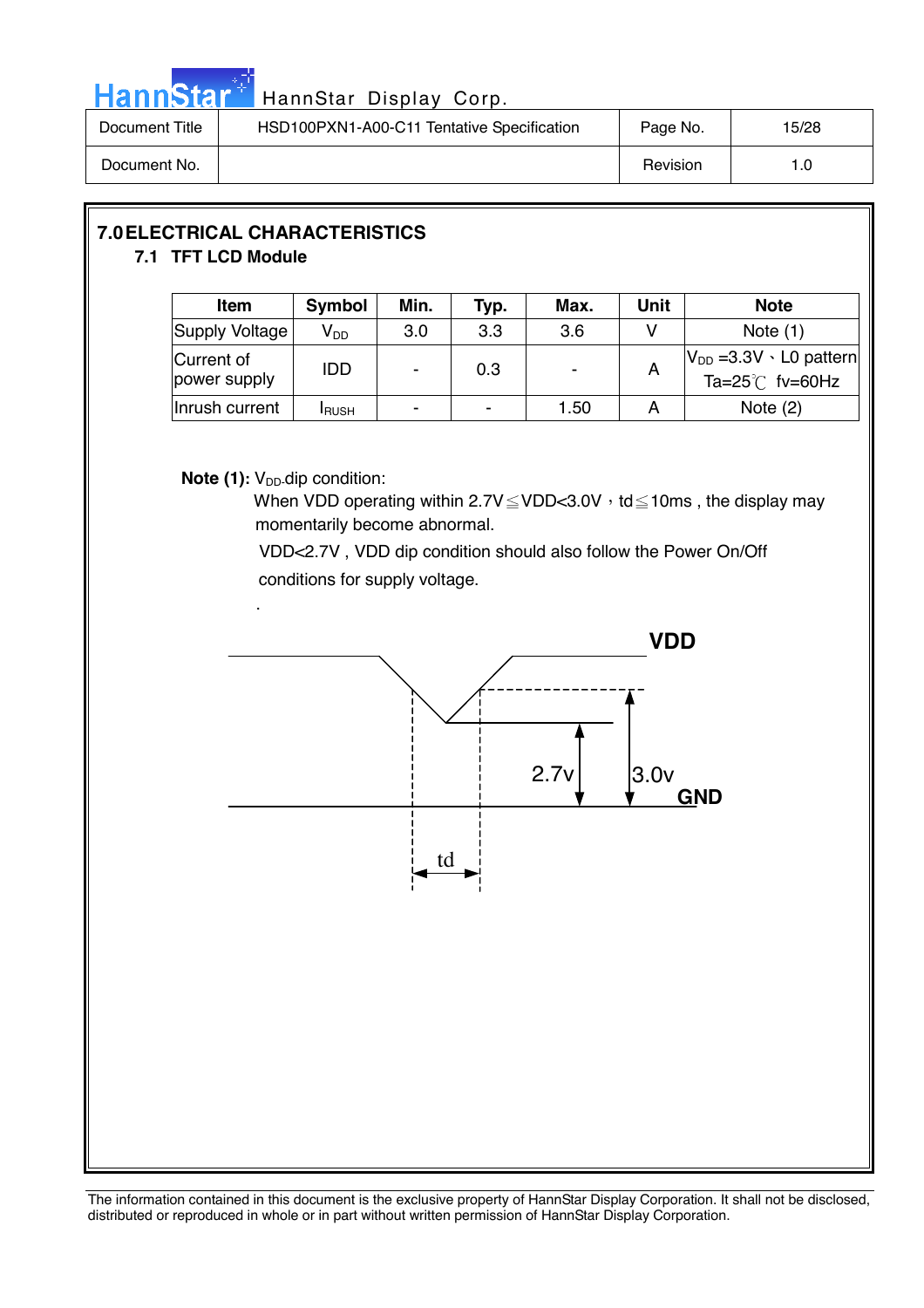| <b>HannStar</b> | HannStar Display Corp.                     |          |       |
|-----------------|--------------------------------------------|----------|-------|
| Document Title  | HSD100PXN1-A00-C11 Tentative Specification | Page No. | 16/28 |
| Document No.    |                                            | Revision | 1.0   |

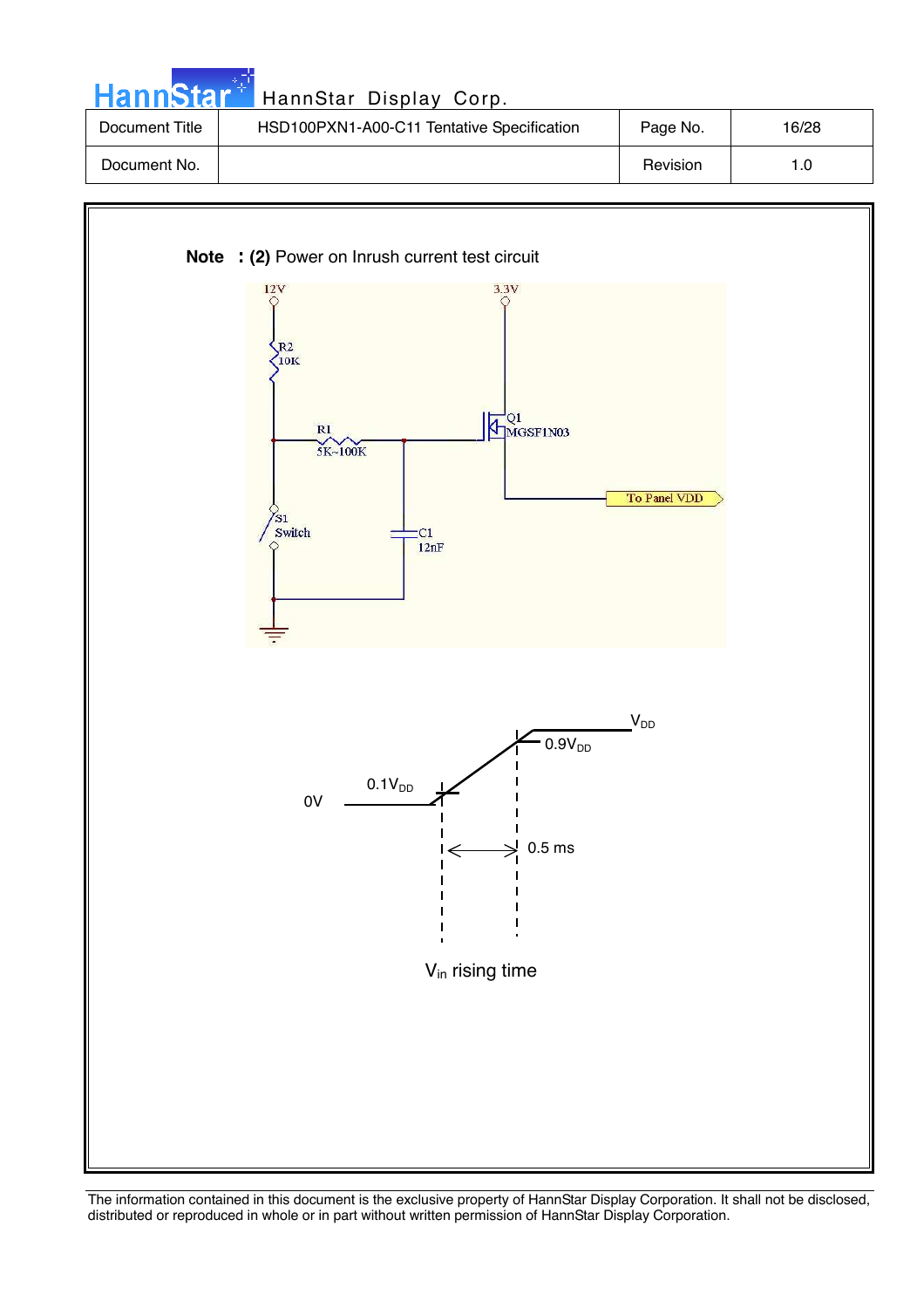|                | HannStar <sup>+</sup> HannStar Display Corp. |          |       |
|----------------|----------------------------------------------|----------|-------|
| Document Title | HSD100PXN1-A00-C11 Tentative Specification   | Page No. | 17/28 |
| Document No.   |                                              | Revision | 1.0   |

| Item                              | Symbol                   | Min.                   | Typ. | Max.                 | Unit | Conditions |
|-----------------------------------|--------------------------|------------------------|------|----------------------|------|------------|
| Differential Input High Threshold | Vth                      |                        |      | 100                  | mV   |            |
| Differential Input Low Threshold  | Vtl                      | $-100$                 |      |                      | mV   | $VCM=1.2V$ |
| Input Current                     | <b>I</b> IN              | $-10$                  |      | $+10$                | uA   |            |
| Differential input Voltage        | $ V_{\text{ID}} $        | 0.1                    |      | 0.6                  | v    |            |
| Common Mode Voltage Offset        | $\mathsf{V}_\mathsf{CM}$ | (IV <sub>ID</sub> 1/2) | 1.25 | 1.8-0.4- $(IV1D1/2)$ | v    |            |

#### **7.3 Bit Mapping & Interface Definition**



 for 6bits LVDS input LVDS Receiver Input Timing Definition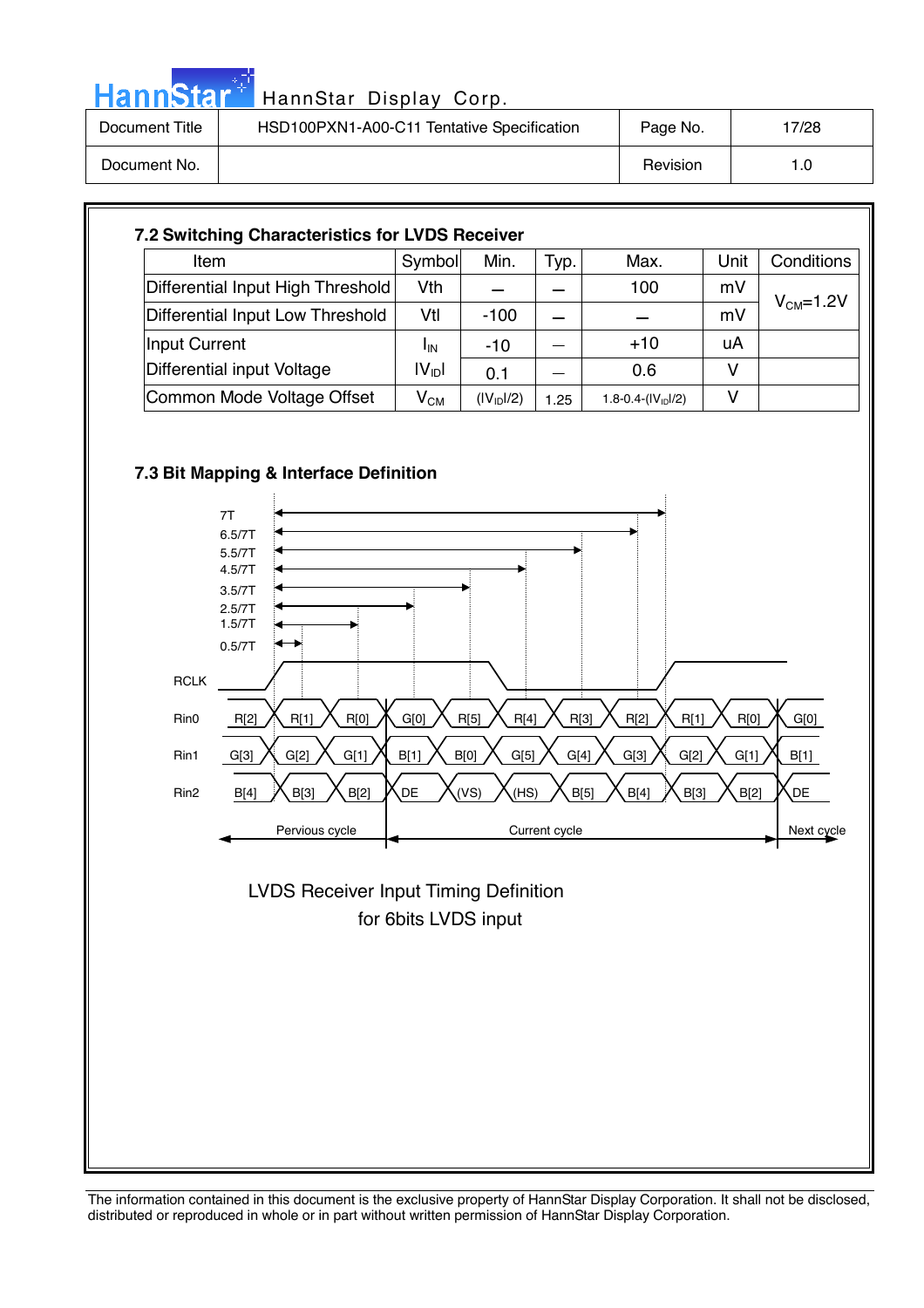| . .<br>Hann<br>ыы |
|-------------------|
|-------------------|

| Document Title | HSD100PXN1-A00-C11 Tentative Specification | Page No. | 18/28 |
|----------------|--------------------------------------------|----------|-------|
| Document No.   |                                            | Revision | 1.0   |

#### **7.4 Interface Timing (DE mode)**  Item  $\vert$  Symbol | Min. | Typ. | Max. | Unit Frame Rate  $\begin{vmatrix} -1 & 55 & 60 \end{vmatrix}$  65 Hz Frame Period | t1 | 793 | 806 | 819 | line Vertical Display Time t2 768 768 768 line Vertical Blanking Time t3 25 38 51 line 1 Line Scanning Time | t4 | 1304 | 1344 | 1384 | clock Horizontal Display Time | t5 | 1024 | 1024 | 1024 | clock Horizontal Blanking Time t6 280 320 360 clock Clock Rate 1 t7 55 65 75 MHz

#### **Timing Diagram of Interface Signal (DE mode)**

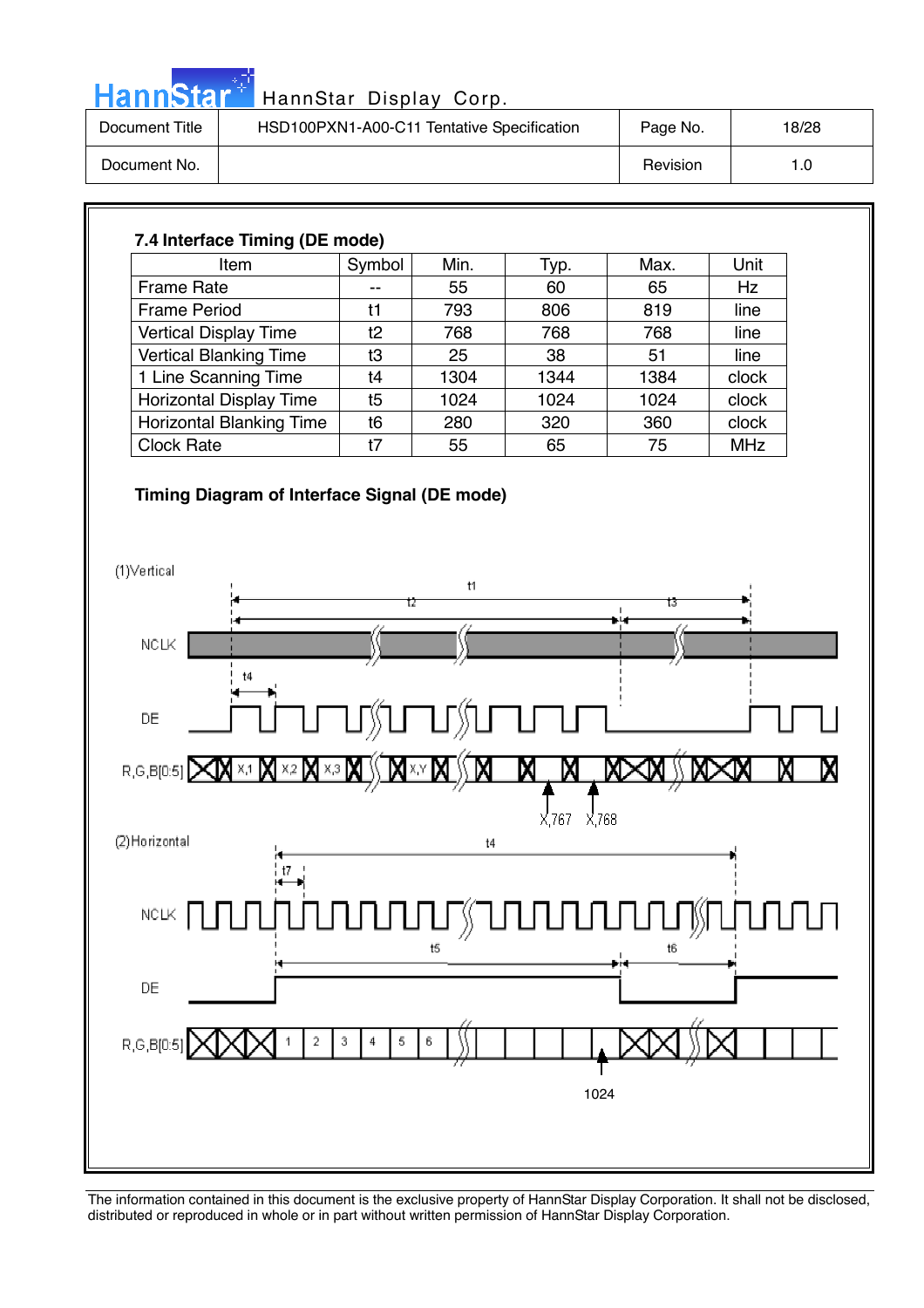| HannStar <sup>*</sup> | HannStar Display Corp.                     |          |       |
|-----------------------|--------------------------------------------|----------|-------|
| Document Title        | HSD100PXN1-A00-C11 Tentative Specification | Page No. | 19/28 |
| Document No.          |                                            | Revision | 1.0   |

**COL** 

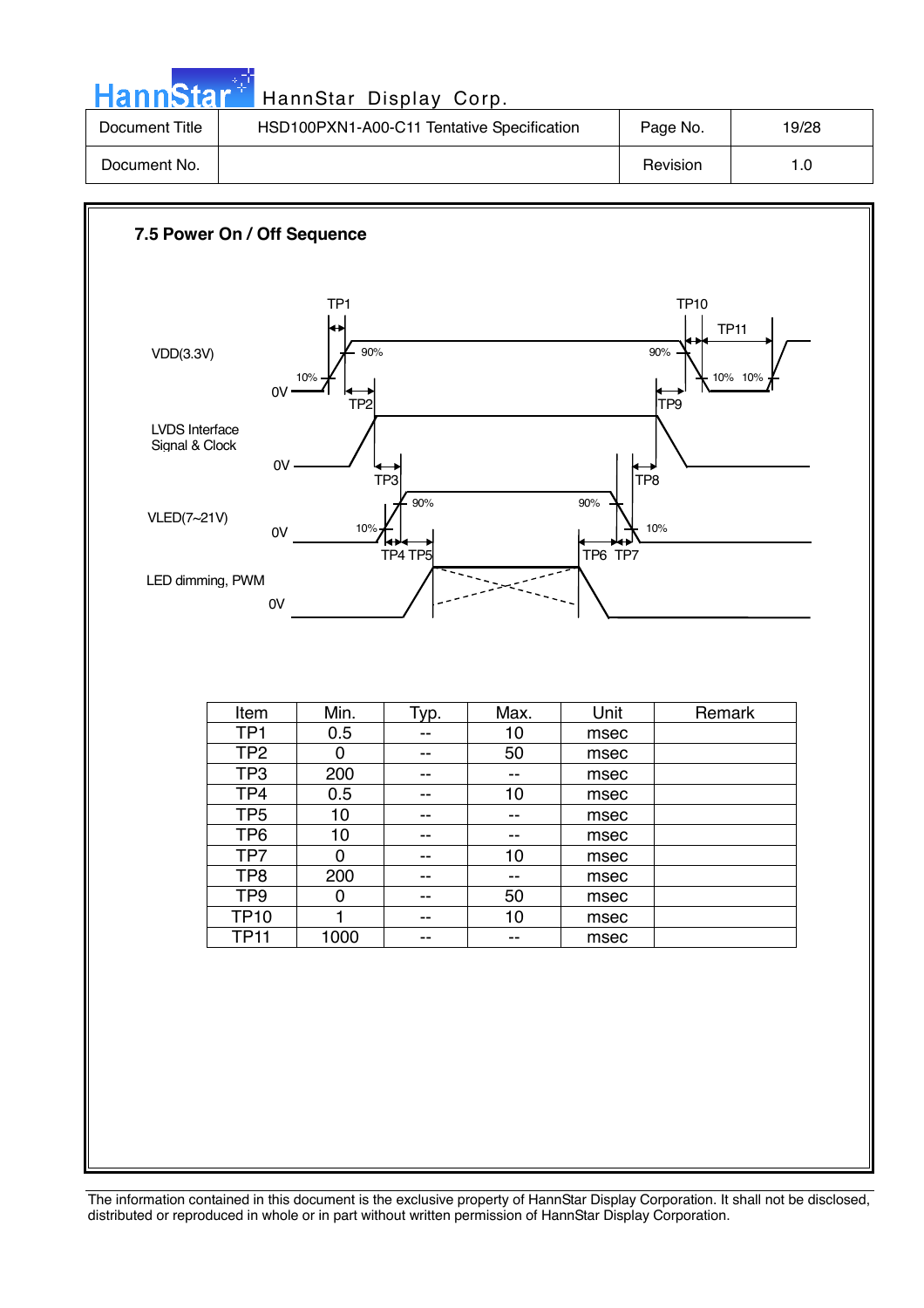Hann Star<sup>#</sup> HannStar Display Corp.

| Document Title | HSD100PXN1-A00-C11 Tentative Specification | Page No. | 20/28 |
|----------------|--------------------------------------------|----------|-------|
| Document No.   |                                            | Revision | 1.0   |

- **Note : (1)** The supply voltage of the external system for the module input should be the same as the definition of  $V_{DD}$ .
	- **(2)** Apply the lamp volatge within the LCD operation range. When the back-light turns on before the LCD operation or the LCD truns off before the back-light turns off, the display may momentarily become white.
	- **(3)** In case of VDD = off level, please keep the level of input signal on the low or keep a high impedance.
	- **(4)** TP11 should be measured after the module has been fully discharged between power off and on period.
	- **(5)** Interface signal shall not be kept at high impedance when the power is on.
	- **(6)** The duty of LED dimming signal should be more than 20% in TP4 and TP5
	- **(7)** PWM can adjust brightness to control Pin. Pulse duty the bigger the brighter

#### **7.6 Backlight Unit**

| <b>Parameter</b>   | Symbol    | Min    | <b>Typ</b> | <b>Max</b> | <b>Units</b> | <b>Condition</b>   |
|--------------------|-----------|--------|------------|------------|--------------|--------------------|
| <b>LED Current</b> | ΙF        |        | 20         | 20.6       | mA           | Ta= $25^{\circ}$ C |
| <b>LED Voltage</b> | VF        | 3.1    | 3.3        | 3.5        | Volt         | Ta= $25^{\circ}$ C |
| <b>LED Power</b>   | $P_{LED}$ |        | 1.63       | 1.73       | Watt         | Ta= $25^{\circ}$ C |
| consumption        |           |        |            |            |              | Note $(1)$         |
| LED Life-Time      | N/A       | 10,000 |            |            | Hour         | Ta= $25^{\circ}$ C |
|                    |           |        |            |            |              | $I_{F=}$ 20mA      |
|                    |           |        |            |            |              | Note $(2)$         |

**Note (1):** Calculator value for reference P=I<sub>F</sub> x V<sub>F</sub> x N (LED Qty')

 **Note (2):** The LED lifetime defines as the estimated time to 50% degradation of final luminous.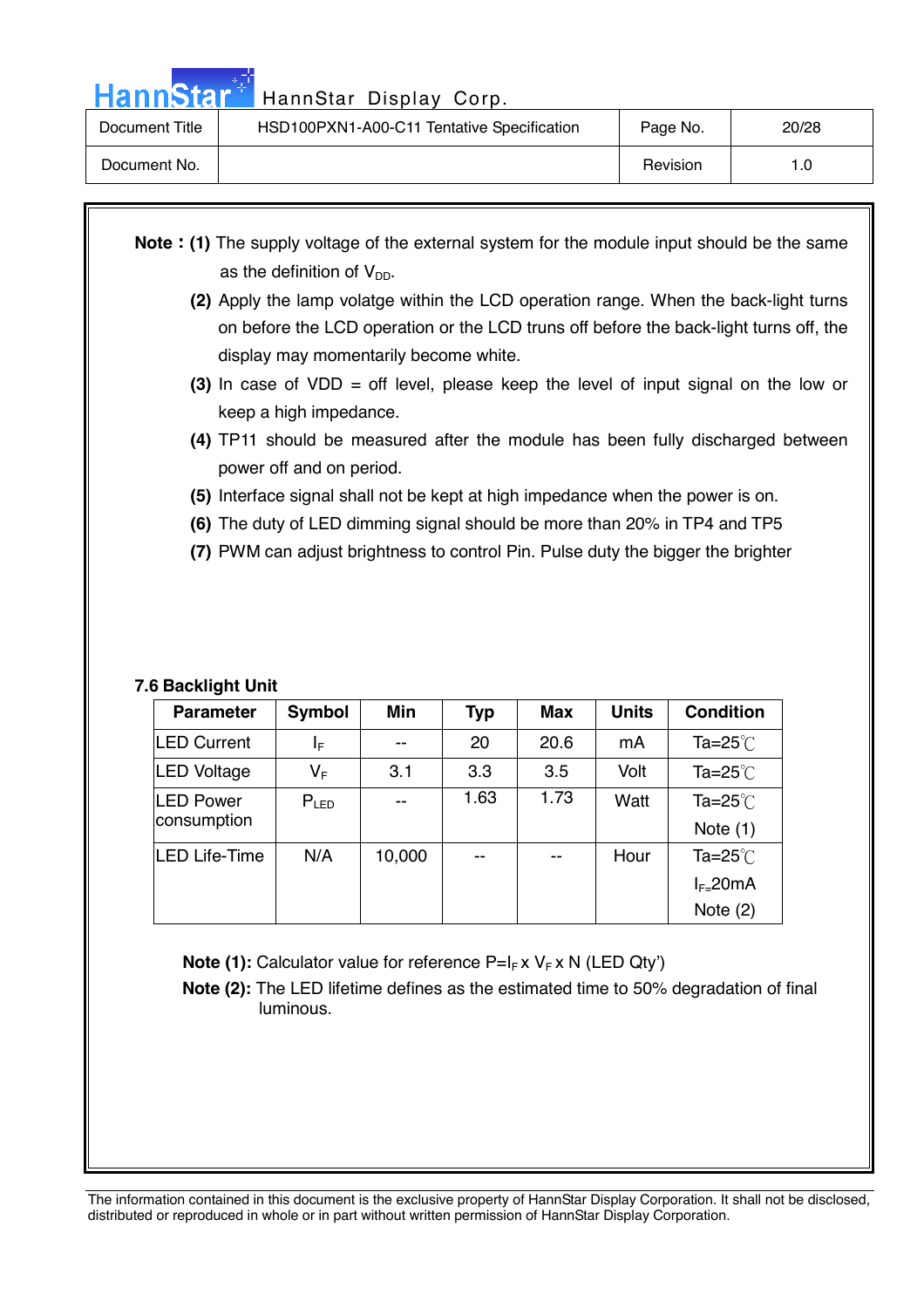

# HannStar<sup>t HannStar Display Corp.</sup>

| Document Title | HSD100PXN1-A00-C11 Tentative Specification | Page No. | 21/28 |
|----------------|--------------------------------------------|----------|-------|
| Document No.   |                                            | Revision | 1.0   |

#### **7.7 LED Driver**

#### **7.7.1 Absolute Maximum Ratings**

| Item                                                         | Symbol       | Min.   | Max. | Unit | <b>Note</b> |
|--------------------------------------------------------------|--------------|--------|------|------|-------------|
| <b>LED Power Supply voltage</b>                              | <b>V</b> LED | $-0.3$ |      | Volt |             |
| LED_EN, PWM pin Voltage   V <sub>EN</sub> , V <sub>PWM</sub> |              | $-$    | 5.5  | Volt |             |

#### **7.7.2 DC Electrical Characteristics**

| <b>Parameter</b>                   | <b>Symbol</b>               | <b>Min</b> | Typ | <b>Max</b> | <b>Units</b> | <b>Remark</b> |
|------------------------------------|-----------------------------|------------|-----|------------|--------------|---------------|
| <b>LED Power</b><br>Supply Voltage | $\mathsf{V}_{\mathsf{LED}}$ | 4.5        | $-$ | 5.5        | Volt         |               |
| <b>PWM High</b><br>Threshold       | <b>V</b> <sub>PWMH</sub>    | 3.0        | $-$ | --         | Volt         |               |
| <b>PWM Low</b><br>Threshold        | V <sub>PWML</sub>           | --         | --  | 0.2        | Volt         |               |

#### **7.8 CABC DC Electrical Characteristics**

| <b>Parameter</b>          | <b>Symbol</b>                 | Min                | <b>Typ</b>               | Max                | <b>Units</b> | Remark |
|---------------------------|-------------------------------|--------------------|--------------------------|--------------------|--------------|--------|
| CABC_EN High<br>Threshold | <b>V</b> CABCH                | 0.7V <sub>DD</sub> | --                       | $-$                | Volt         |        |
| CABC EN Low<br>Threshold  | $\mathsf{V}_{\mathsf{CABCL}}$ | $-$                | $\overline{\phantom{a}}$ | 0.3V <sub>DD</sub> | Volt         |        |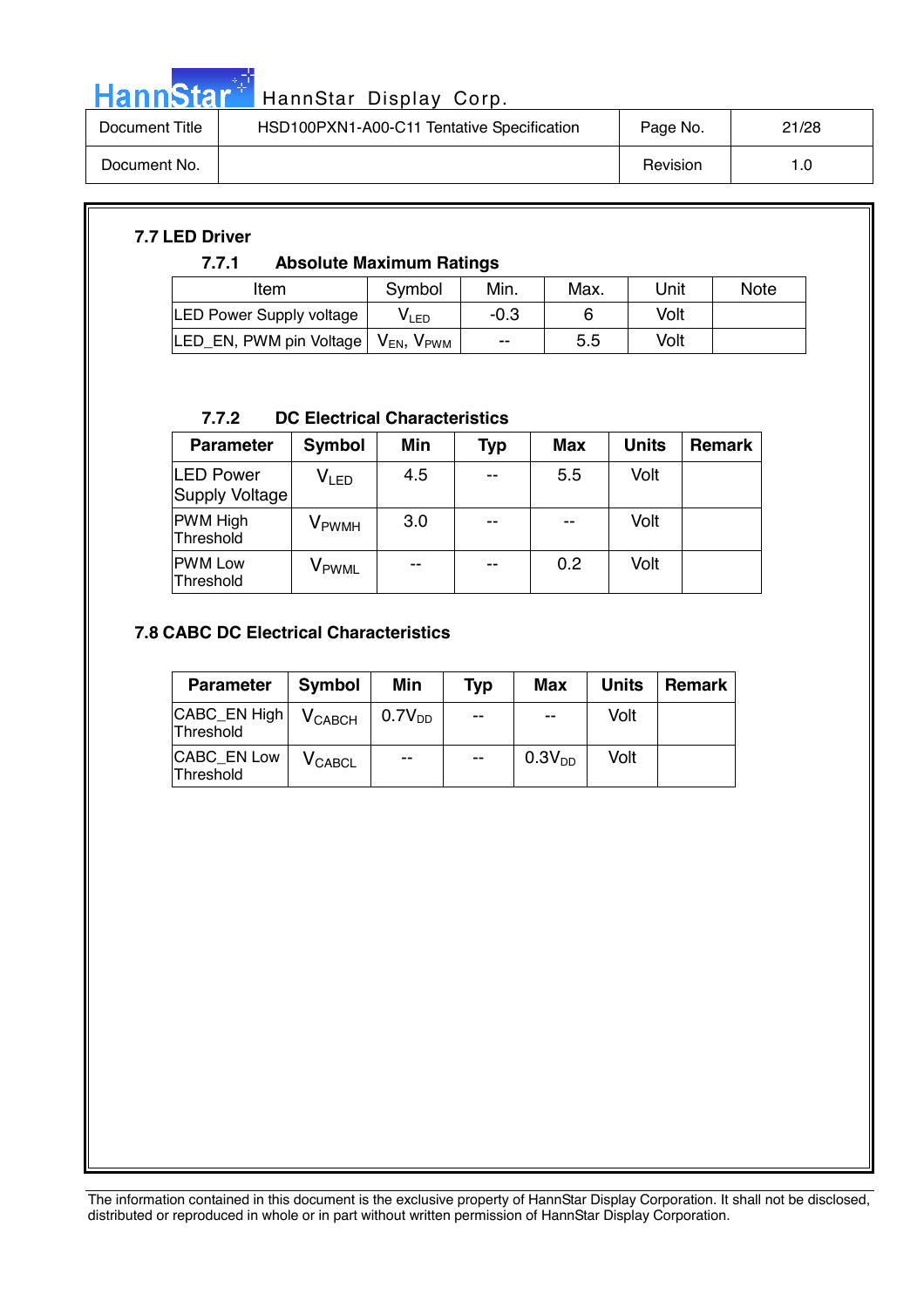| HannStar*      | HannStar Display Corp.                     |          |       |
|----------------|--------------------------------------------|----------|-------|
| Document Title | HSD100PXN1-A00-C11 Tentative Specification | Page No. | 22/28 |
| Document No.   |                                            | Revision | 1.0   |

| No.            | <b>Item</b>                       | <b>Conditions</b>                                                                                                                      | <b>Remark</b> |
|----------------|-----------------------------------|----------------------------------------------------------------------------------------------------------------------------------------|---------------|
|                | High Temperature Storage          | Ta=+60 $\degree$ C, 240hrs                                                                                                             |               |
| $\overline{2}$ | Low Temperature Storage           | Ta= $-20^{\circ}$ C, 240hrs                                                                                                            |               |
| 3              | <b>High Temperature Operation</b> | Ta= $+50^{\circ}$ C, 500hrs                                                                                                            |               |
|                | Low Temperature Operation         | Ta= $0^{\circ}$ C, 500hrs                                                                                                              |               |
| 5              |                                   | Thermal Cycling Test (non operation) $\vert$ -20 $\mathrm{^oC}(30\text{min}) \rightarrow$ +60 $\mathrm{^oC}(30\text{min})$ ,100 cycles |               |
|                | Vibration                         | Sine Wave                                                                                                                              |               |
| 6              |                                   | 1.5G, 5~500Hz, XYZ                                                                                                                     |               |
|                |                                   | 30min/each direction                                                                                                                   |               |
|                | <b>Shock</b>                      | Half-Sine, 200G, 2ms, ±XYZ, 1time                                                                                                      |               |

#### **Storage / Operating temperature**

والمرادي



**Note .**Max wet bulb temp.=39°C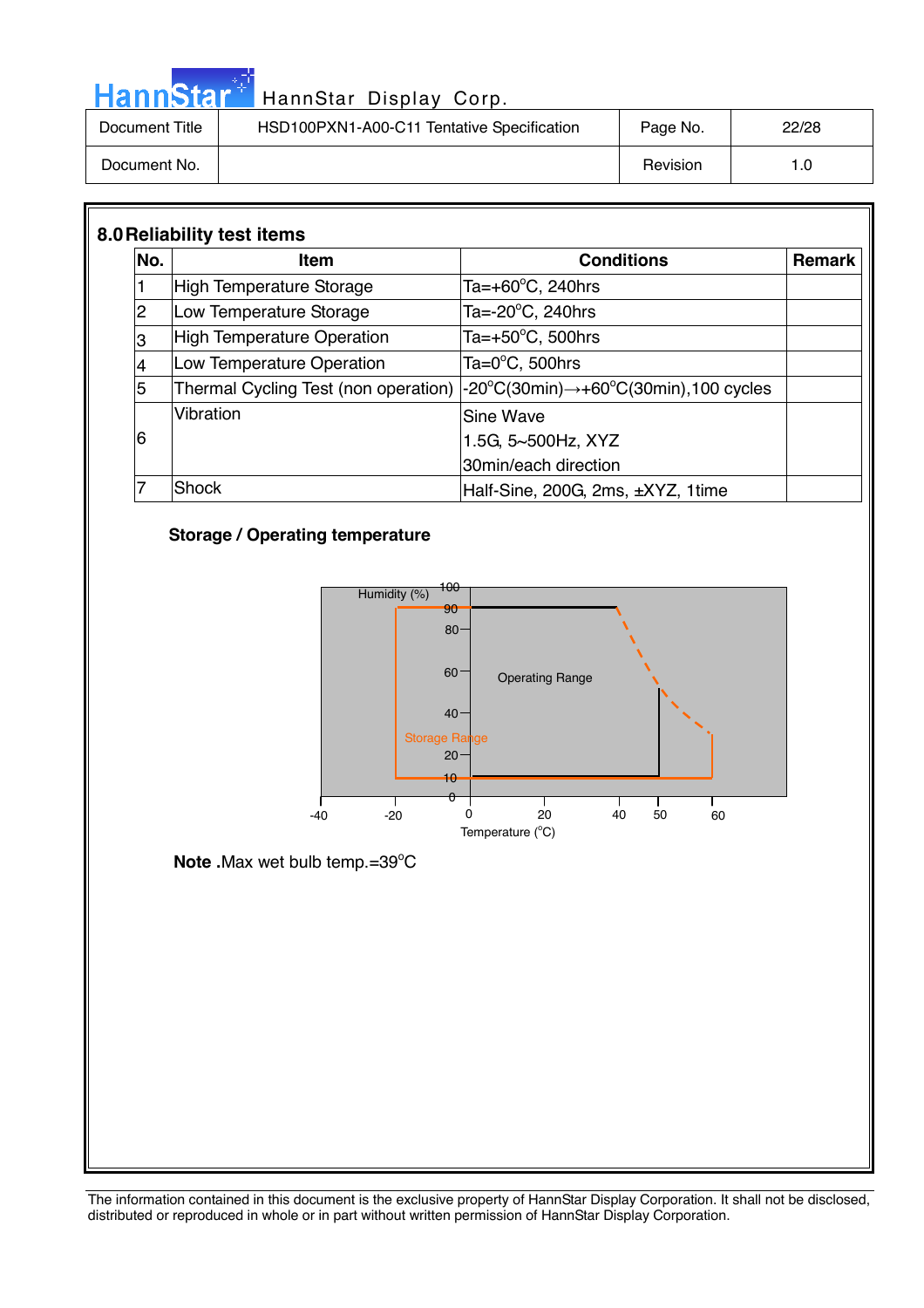| HannStar <sup>++</sup> | HannStar Display Corp.                     |          |       |
|------------------------|--------------------------------------------|----------|-------|
| Document Title         | HSD100PXN1-A00-C11 Tentative Specification | Page No. | 23/28 |
| Document No.           |                                            | Revision | 1.0   |

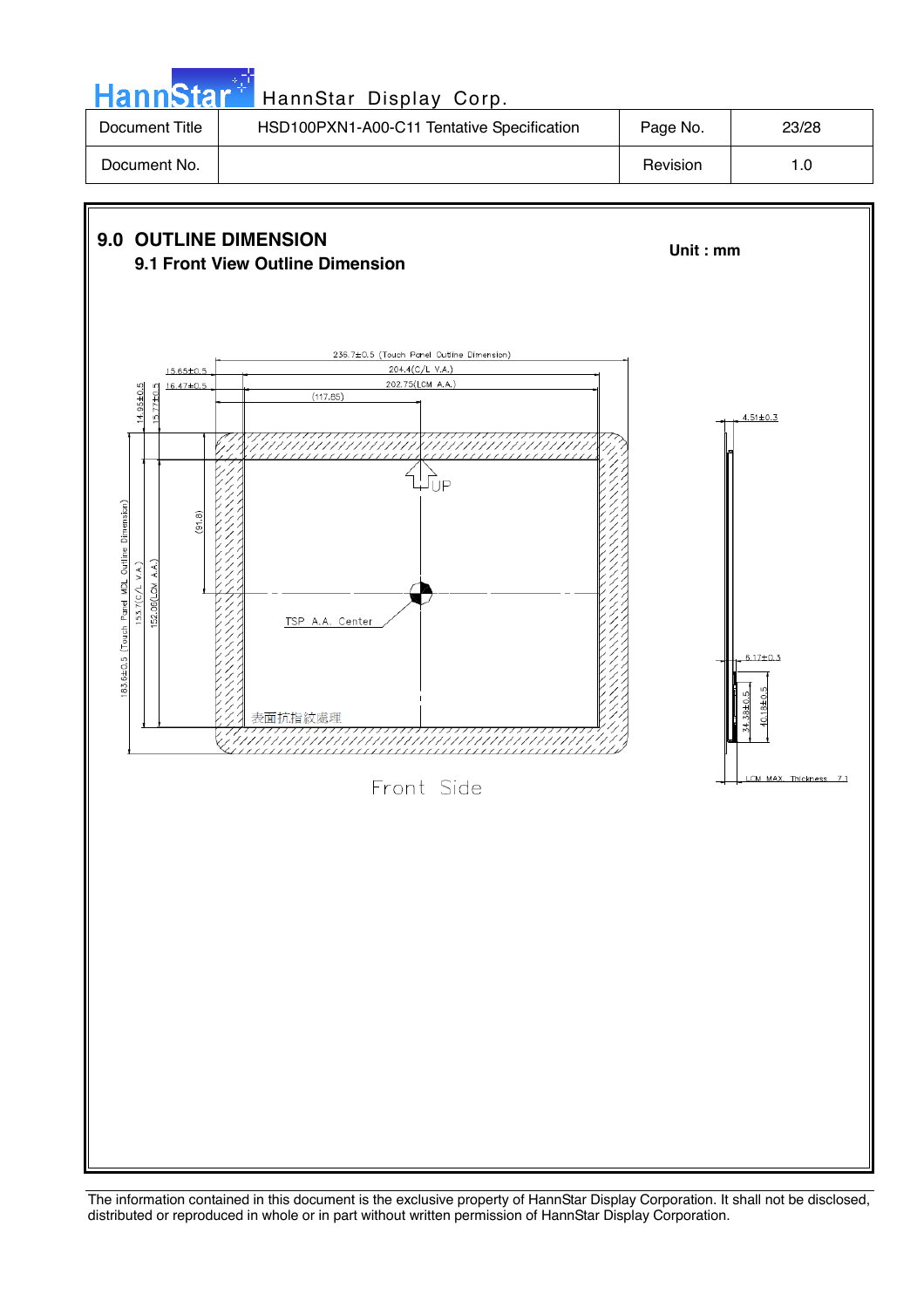| HannStar <sup>*</sup> | HannStar Display Corp.                     |          |       |
|-----------------------|--------------------------------------------|----------|-------|
| Document Title        | HSD100PXN1-A00-C11 Tentative Specification | Page No. | 24/28 |
| Document No.          |                                            | Revision | 1.0   |

والمستند

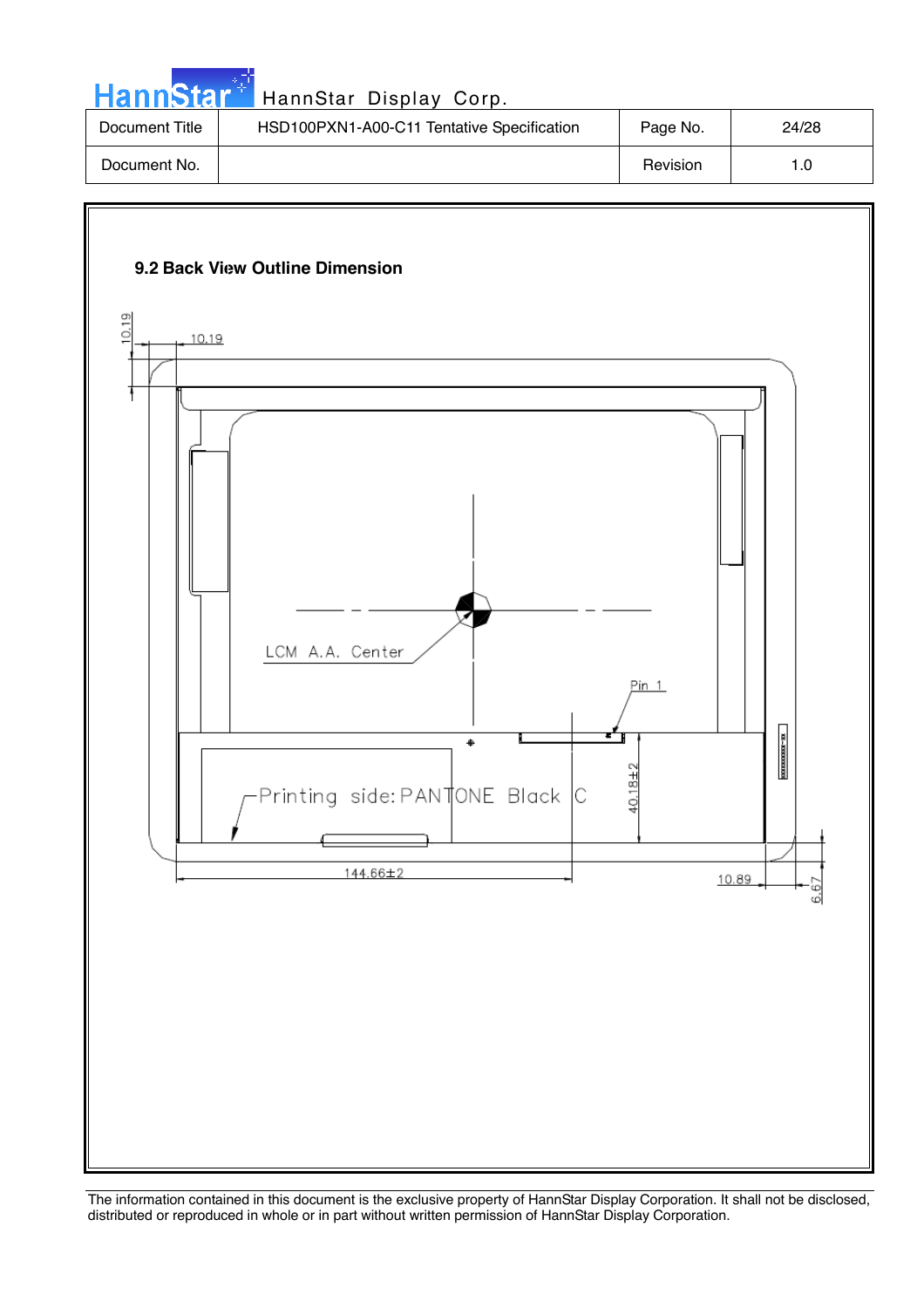

# HannStar<sup>#</sup> HannStar Display Corp.

| Document Title | HSD100PXN1-A00-C11 Tentative Specification | Page No. | 25/28 |
|----------------|--------------------------------------------|----------|-------|
| Document No.   |                                            | Revision | 1.0   |

## **10.0 LOT MARK**

#### **10.1 Lot Mark**



Code 1,2,3,4,5,6: HannStar internal flow control code.

Code 7: production location.

Code 8: production year.

Code 9: production month.

Code 10,11,12,13,14,15: serial number.

#### Note (1) Production Year

| Year | 2006 | 2007 | 2008 | 2009 | 2010 | 2011 | 2012 | 2013 | 2014 | 2015 |
|------|------|------|------|------|------|------|------|------|------|------|
| Mark |      |      |      |      |      |      |      |      |      |      |

#### Note (2) Production Month

| Month | Jan. | Feb. | Mar. | Apr. | May. | $ $ Jun. $ $ Jul. $ $ Aug. $ $ |  | Sep. | Oct | Nov. | Dec. |
|-------|------|------|------|------|------|--------------------------------|--|------|-----|------|------|
| Mark  |      |      |      |      |      |                                |  |      |     |      |      |

#### **10.2 Location of Lot Mark**

- (1) Location : The label is attached to the backside of the LCD module. See Product back view. ( Section 8.0 : OUTLINE DIMENSION )
- (2) Detail of the Mark : As attached below
- (3) This is subject to change without prior notice.

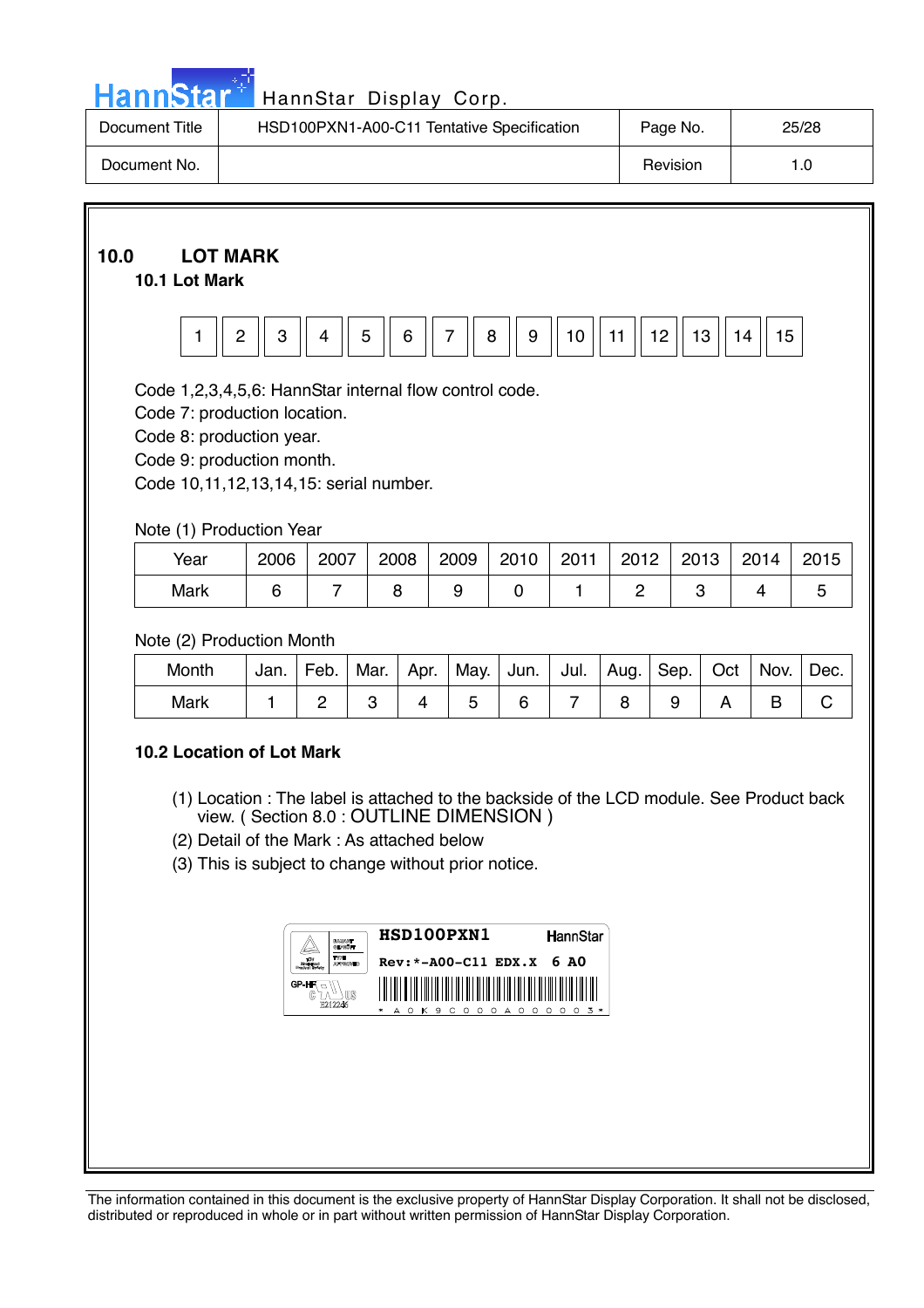|  |  | <b>HannStar</b> * |  |
|--|--|-------------------|--|
|  |  |                   |  |
|  |  |                   |  |

Г

## HannStar Display Corp.

| Document Title | HSD100PXN1-A00-C11 Tentative Specification | Page No. | 26/28 |
|----------------|--------------------------------------------|----------|-------|
| Document No.   |                                            | Revision | 1.0   |

| <b>LCM Model</b>                                                    | LCM Qty. in the box                                                                                                                                                                                                                                                                                                                                             | Inner Box Size (mm)                                                                                                            | Notice                                                                                                                                          |
|---------------------------------------------------------------------|-----------------------------------------------------------------------------------------------------------------------------------------------------------------------------------------------------------------------------------------------------------------------------------------------------------------------------------------------------------------|--------------------------------------------------------------------------------------------------------------------------------|-------------------------------------------------------------------------------------------------------------------------------------------------|
| HSD100PXN1-A00-C1                                                   | 24pcs/box                                                                                                                                                                                                                                                                                                                                                       | 473 x 348 x 303 <sup>H</sup>                                                                                                   |                                                                                                                                                 |
| ❺<br>Seal the Box<br>With Tape<br>☝<br>EN ENERGY<br><b>RALL AND</b> | $\begin{picture}(20,20) \put(0,0){\line(1,0){10}} \put(15,0){\line(1,0){10}} \put(15,0){\line(1,0){10}} \put(15,0){\line(1,0){10}} \put(15,0){\line(1,0){10}} \put(15,0){\line(1,0){10}} \put(15,0){\line(1,0){10}} \put(15,0){\line(1,0){10}} \put(15,0){\line(1,0){10}} \put(15,0){\line(1,0){10}} \put(15,0){\line(1,0){10}} \put(15,0){\line(1$<br>Hannstar | Ω<br>LCM+EPE+LCM<br>→ Tray(Face to Face)<br>$\bullet$<br><b>Insert Top</b><br>Cover w/<br><b>Flat Surface</b><br>Downward<br>ວ | <b>CLOSE Tray Cover</b><br>❷<br>Snap 5 Lock Points<br>❸<br><b>Insert Trays to</b><br><b>Partition Slot</b><br>(PCB side UP)<br>Trays/Box.<br>12 |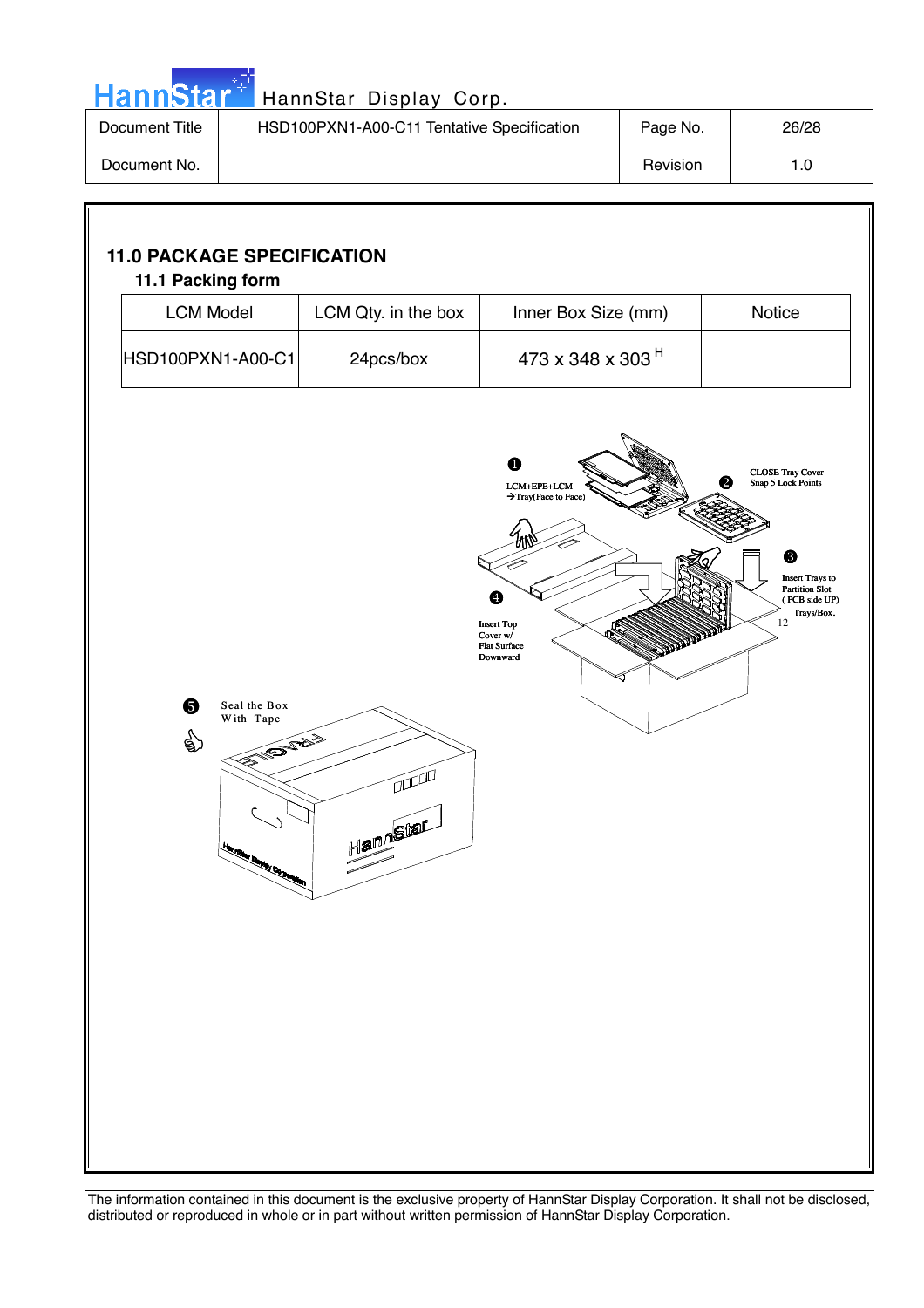| <b>Hannstal</b> | . . |  |  |  |  |  |
|-----------------|-----|--|--|--|--|--|
|-----------------|-----|--|--|--|--|--|

| Document Title | HSD100PXN1-A00-C11 Tentative Specification | Page No. | 27/28 |
|----------------|--------------------------------------------|----------|-------|
| Document No.   |                                            | Revision |       |

| 11.2 Packing assembly drawings                         |                               |                 |  |  |
|--------------------------------------------------------|-------------------------------|-----------------|--|--|
| HSD100PXN1-A00-C00<br><b>Material</b><br><b>Notice</b> |                               |                 |  |  |
|                                                        |                               |                 |  |  |
| <b>Box</b>                                             | <b>Corrugated Paper Board</b> | <b>AB Flute</b> |  |  |
| Partition/Pad                                          | <b>Corrugated Paper Board</b> | <b>B</b> Flute  |  |  |
| <b>Corner Pad</b>                                      | <b>Corrugated Paper Board</b> | <b>B</b> Flute  |  |  |
| Tray                                                   | <b>PE</b>                     | --              |  |  |
| <b>EPE</b>                                             | <b>PET</b>                    | --              |  |  |

#### **12.0 GENERAL PRECAUTION**

#### **12.1 Use Restriction**

This product is not authorized for use in life supporting systems, aircraft navigation control systems, military systems and any other application where performance failure could be life-threatening or otherwise catastrophic.

#### **12.2 Disassembling or Modification**

 Do not disassemble or modify the module. It may damage sensitive parts inside LCD module, and may cause scratches or dust on the display. HannStar does not warrant the module, if customers disassemble or modify the module.

#### **12.3 Breakage of LCD Panel**

12.3.1.If LCD panel is broken and liquid crystal spills out, do not ingest or inhale liquid crystal, and do not contact liquid crystal with skin.

- 12.3.2.If liquid crystal contacts mouth or eyes, rinse out with water immediately.
- 12.3.3. If liquid crystal contacts skin or cloths, wash it off immediately with alcohol and rinse thoroughly with water.
- 12.3.4. Handle carefully with chips of glass that may cause injury, when the glass is broken.

#### **12.4 Electric Shock**

- 12.4.1. Disconnect power supply before handling LCD module.
- 12.4.2. Do not pull or fold the LED cable.
- 12.4.3. Do not touch the parts inside LCD modules and the fluorescent LED's connector or cables in order to prevent electric shock.